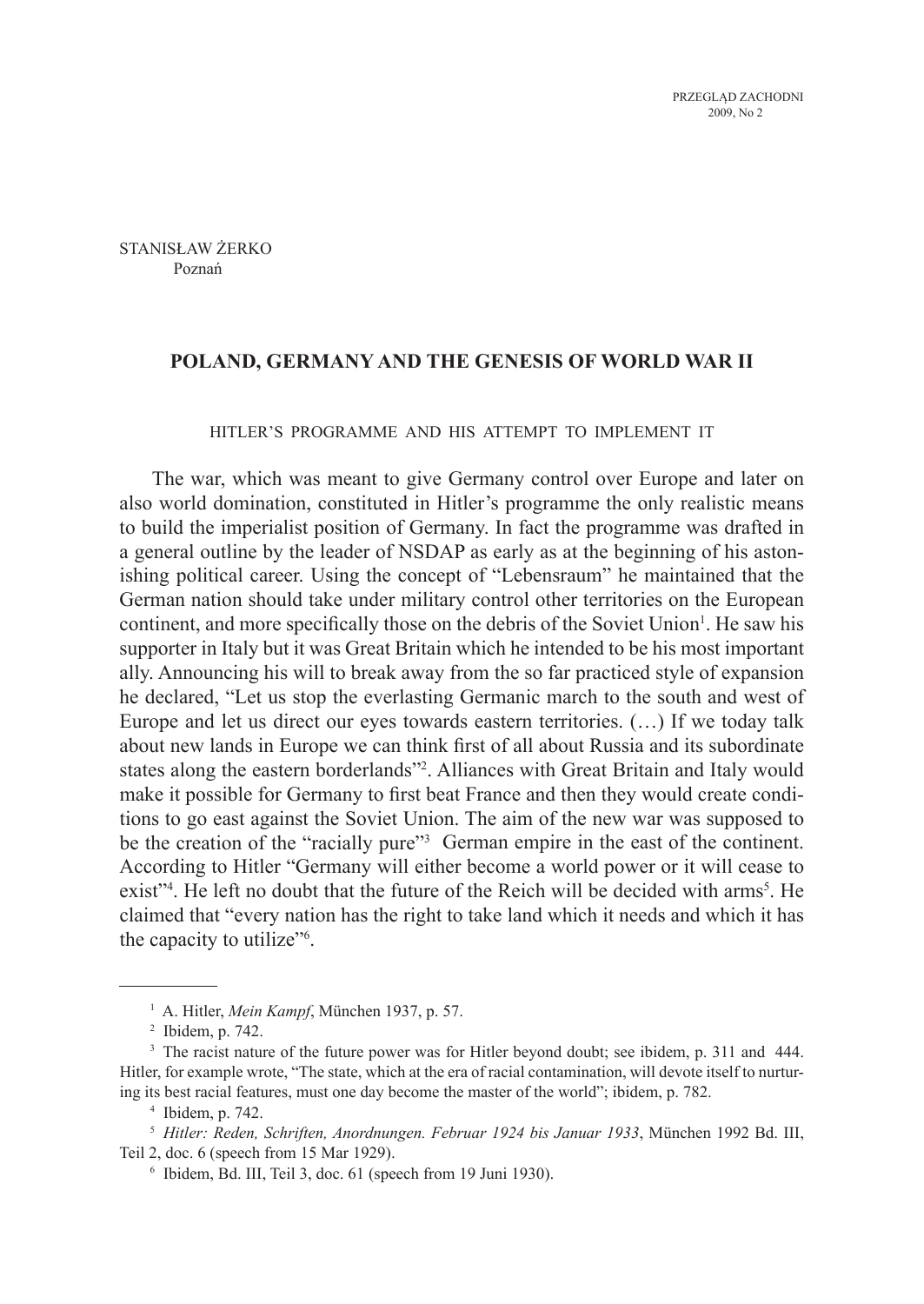After Hitler came to power he radically changed the tone of his public speeches and he was creating an image of a peacemaker and at the most an adherent of equal rights for Germany. He limited his postulates to enumerating the wrongdoing which Germany suffered following the Treaty of Versailles. However, during secret meetings he spoke of something different. He declared not only freeing Germany from the resolutions imposed by the Treaty of Versailles but as his aim he saw "conquering new living space in the east and subjecting it to ruthless Germanization"7 . During one of the first cabinet meetings he announced that armaments in Germany will be given absolute priority<sup>8</sup>.

Three and a half years later by the end of summer in 1936 in his memorandum concerning the four-year plan Hitler reminded that it had become indispensible "to enlarge the living space, that is the raw material base and the staple food reserves for our nation. It is the task of the political rule to solve this issue in future". He emphasized that communism has become the main threat for Europe, and above all he gave orders: "I. The German army must in four years be ready for action. II. The German economy must in four years be ready to take the burden of war". The Reich must have the best army in the world since, as Hitler claimed, the world is at the brink of a decisive battle with the Jewish-Bolshevik threat<sup>9</sup>. Early in September 1936 during a cabinet meeting Göring<sup>10</sup> said that "settling matters with Russia" was inevitable. In a face to face private conversation the *Führer*, according to a note in Goebbels' diary said, "Armaments are still in full swing. We have invested huge sums of money. We shall be completely ready in 1938. The decisive battle with Bolshevism will come. We shall be prepared. (…) We will gain control over Europe. However, we must not miss any chances. Armaments are a must"<sup>11</sup>. He was telling his ministers that when it comes to the armament programme financial matters cannot be an issue<sup>12</sup>.

In the years to follow winning an ally in Great Britain was one of the main objectives of the Nazi dictator. Joachim von Ribbentrop became a kind of *Führer's*  personal plenipotentiary who was meant to negotiate an alliance with Great Britain. Indeed, he managed to negotiate the German-British naval agreement signed on 18 June 1935, which marked the 120<sup>th</sup> anniversary of the battle of Waterloo where the

<sup>7</sup> A speech delivered to the high officers of *Reichswehr* and *Reichsmarine* on 3 Feb1933; a quote from a short note summarizing Hitler's theses, made by general Kurt Liebmann; Th. Vogelsang, *Neue Dokumente zur Geschichte der Reichswehr 1930-1933*, VfZg 1954, p. 434.

<sup>8</sup> *Akten der Reichskanzlei. Regierung Hitler 1933-1938*, Teil 1, Bd. 1, Boppard a. Rh. 1983, doc. 17 (cabinet meeting 8 Feb 1933).

<sup>9</sup> Memorandum in: W. Treue, *Hitlers Denkschrift zum Vierjahresplan 1936*, "Vierteljahrshefte für Zeitgeschichte" 1955, p. 204.

<sup>&</sup>lt;sup>10</sup> Der Prozess gegen die Hauptkriegsverbrecher vor dem Internationalen Militärgerichtshof, Nürn*berg, 14. November 1945 – 1. Oktober 1946*, Nürnberg, Bd. XXXVI, p. 489. (the Reich cabinet meeting 4 Sept 1936).

<sup>11</sup> E. Fröhlich (Hrsg.), *Die Tagebücher von Joseph Goebbels*, Bd. III/2, p. 251-252 (note from 15 Nov 1936).

<sup>12</sup> Ibidem, p. 272-273 (note from 2 Dec 1936).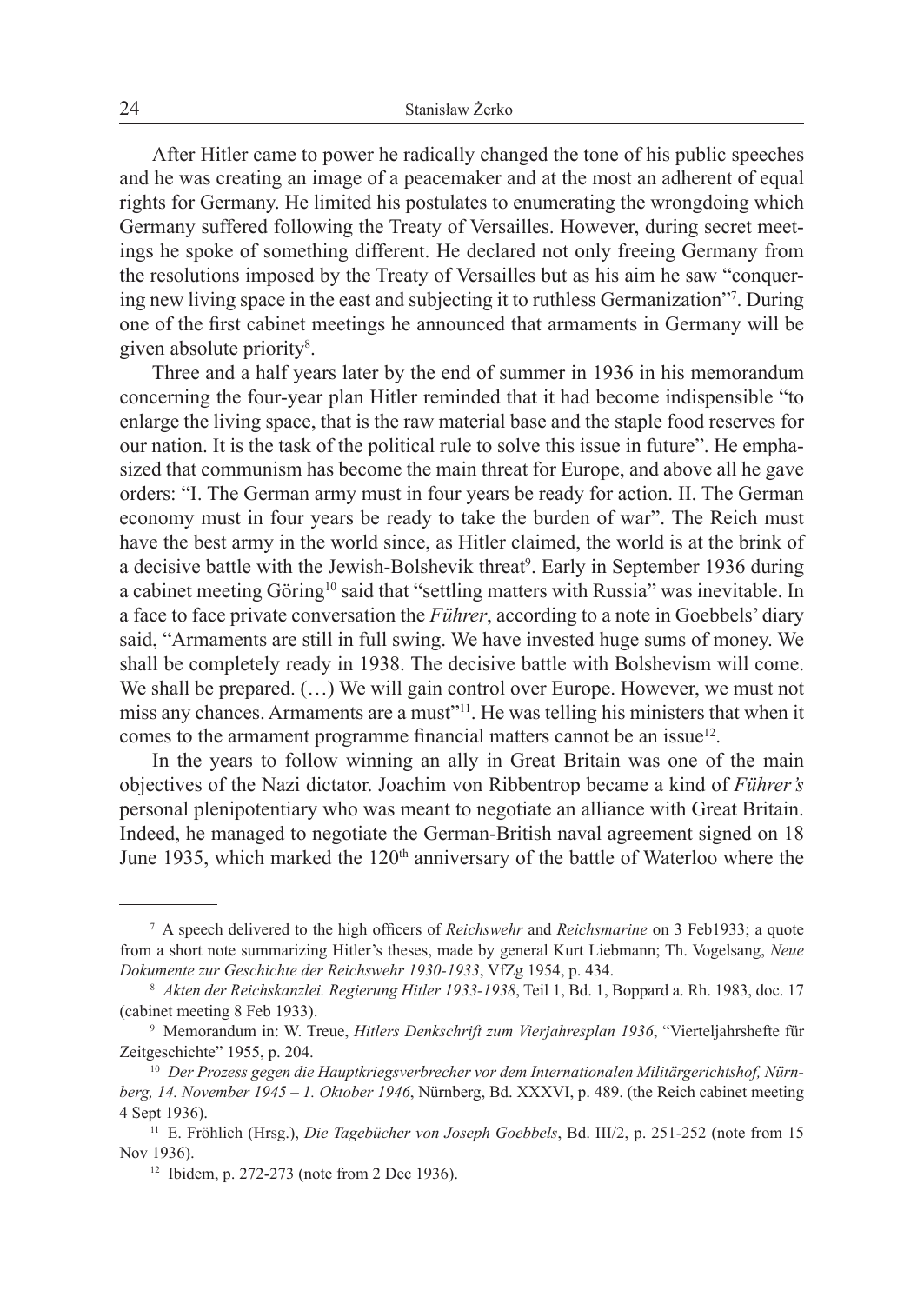Prussian army helped the victory of the British side. The agreement was signed only three months after shedding the military sanctions by the Reich and it constituted another blow against the Treaty of Versailles. The day when the agreement was signed Hitler called the happiest day of his life<sup>13</sup>, since he wanted to see in this document an introduction to a much further reaching alliance between both countries. In his conversation with David Lloyd George, the former prime minister of Great Britain who visited Germany in September 1936, the *Führer* said that in Ribbentrop he is sending to London his "best man" so that he, already as an ambassador, can make the "last attempt" to convince the British about the necessity of a closer relationship with the Reich<sup>14</sup>. When in October he was bidding farewell to his confidant setting off for London he told him, "Ribbentrop, what I want from you is to make England join the Anti-Comintern Pact, it is my biggest wish"<sup>15</sup>.

However, Ribbentrop's mission ended up in failure. The Nazi ambassador "astounded the world with his ignorance of the mentality of the English"<sup>16</sup> but the truth was that even the most clever diplomat would not be able to fulfill the task Hitler had imposed on the Reich's ambassador to London. The German offer presented to the British contained, among others, a promise of respecting by the Reich the *status quo* in Western Europe, a division of the areas of interest between London and Berlin (a free hand for Germany on the continent with guarantees for its western part and the recognition of the preponderance of Great Britain outside of Europe), a commitment by the Reich to provide military support at any time in the case of a threat to the British Empire. Above all however, Hitler demanded from London to be given a free hand in Central Europe, Central-Eastern and Eastern Europe.

However, Great Britain did not wish to enter into such a liaison with Nazi Germany. The British side was willing to make considerable concessions when it came to lifting some of the sanctions imposed on Germany by the Versailles Treaty, but there could be no mention of a complete *désintéréssement* of London in the face of German expansion on the continent. According to the British any corrections to the 1919 resolutions should happen by peaceful means and Germany would have to be willing to cooperate with the remaining powers.

This was entirely against Hitler's expectations who was growing impatient because of the British attitude. He complained that the British authorities are complete-

<sup>13</sup> J. von Ribbentrop, *Zwischen London und Moskau*, hrsg. von A. von Ribbentrop, Leoni a. Starnberger See 1961, p. 64. The same title of the book (by the way very superficial) R. Ingrim, *Hitlers glücklichster Tag. London, am 18. Juni 1935*, Stuttgart 1962.

<sup>14</sup> Th. Jones, *Diary with Letters 1931-1950*, London 1954, p. 251.

<sup>15</sup> Quoted after: Th. Sommer, *Deutschland und Japan zwischen den Machten 1935-1940*, Tübingen 1962, p. 32 (The Anti-Comintern Pact was signed a month later but the negotiations had lasted for quite some time). According to Ribbentrop's wife Hitler said, "Ribbentrop I want you to bring me an alliance with England!", J. von Ribbentrop, *Zwischen London und Moskau*, p. 93.

<sup>16</sup> L. Geyr von Schweppenburg, *Erinnerungen eines Militärattachés. London 1933-1937*, Stuttgart 1949, p. 113.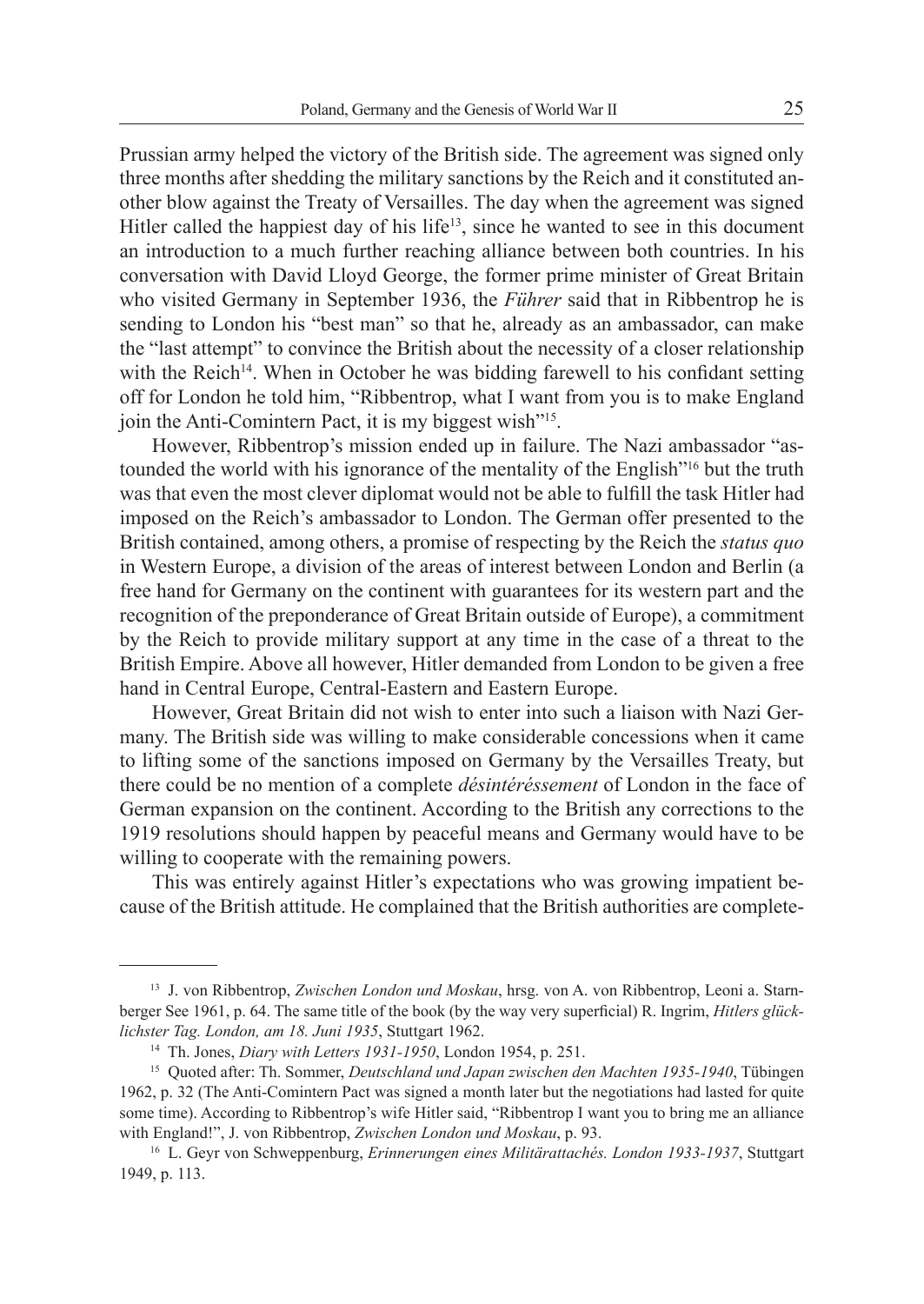ly "devoid of instinct"17. In his speech delivered in the *Reichstag* on his fourth anniversary of coming to power he expressed his regret that the danger of "the Bolshevik plague"18 has not been recognized on the British Isles. The Nazi dictator started to realize, a conclusion by all means correct, that the British as a matter of fact want to limit and control the Reich's expansion and that they will want to prevent the creation of a German Empire. In a conversation with Carl J. Burckhardt in September 1937 he complained saying that, "All my life I had loved England and English people. I had never ceased to offer them the friendship of Germany, the friendship of the great nation (…). They pushed me away; they have always pushed me away, that was the truth. It is pure madness (…) which can result in a terrible catastrophe but nevertheless I have to come to terms with it"<sup>19</sup>. What is more, the mention of a relationship of the Reich with Italy and Japan started to sound like a threat. At the same time Göring was warning the British ambassador, Neville Henderson that if "the British Empire persistently refused to cooperate with Germany, Germany could endeavour to destroy the Empire instead of sustaining its position in the world"<sup>20</sup>. Ernst von Weizsäcker, who was soon to become the secretary of state in *Auswärtiges Amt*, said to Burckhardt that the anti-British turn ("the effect of being unhappy in love") occurred in Hitler completely unexpectedly, and then it was not at all possible to talk with him about England"<sup>21</sup>.

At a secret conference on 5 November 1937, Hitler already referred to Great Britain and France as "two hateful enemies (*Hassgegner*)" for whom "the German giant in the heart of Europe is a thorn in their flesh. These powers "are against the further empowerment of Germany both in Europe and on the overseas territories and in this disapproval all the parties in those countries are unanimous". The chance for Germany lies however, in the weakening of both western powers, and in particular of Great Britain. The solution to the *Lebensraum* problem was possible only by war and therefore according to the dictator it had to take place not later than between 1943-1945 but should favourable circumstances arise, Germany could strike earlier<sup>22</sup>. When two weeks later in Berchtesgaden lord Halifax offered to Hitler to reactivate the Four-Power Pact, partially abandoned in 1933, as well as "to repair mistakes of the Versailles Treaty" and "to settle" the question of Gdańsk, Austria, Czechoslovakia and the issues of the colonies, the *Führer* gave him a cold shoulder. The condition that "the changes take place in the process of peaceful evolution" meant that the government of Her Royal Highness does not in any way intend to

<sup>17</sup> E. Fröhlich (Hrsg.), *Die Tagebücher von Joseph Goebbels*, Bd. III/2, p. 249 (note from 13 Nov 1936).

<sup>18</sup> *Hitler: Reden und Proklamationen, 1932-1945*, M. Domarus (Hrsg.), Würzburg 1962 Bd. I, p. 664.

<sup>&</sup>lt;sup>19</sup> An excerpt from a report of the High Commissioner of the League of Nations in Gdańsk from 20 Sept 1937, quoted after: C. J. Burckhardt, *Meine Danziger Mission 1937-1939*, München 1960, p. 65-66.

<sup>20</sup> N. Henderson, *Failure of a Mission*, p. 63.

<sup>21</sup> C. J. Burckhardt, *Meine Danziger Mission*, p. 68.

<sup>22</sup> ADAP, Serie D, Bd. I, doc. 19.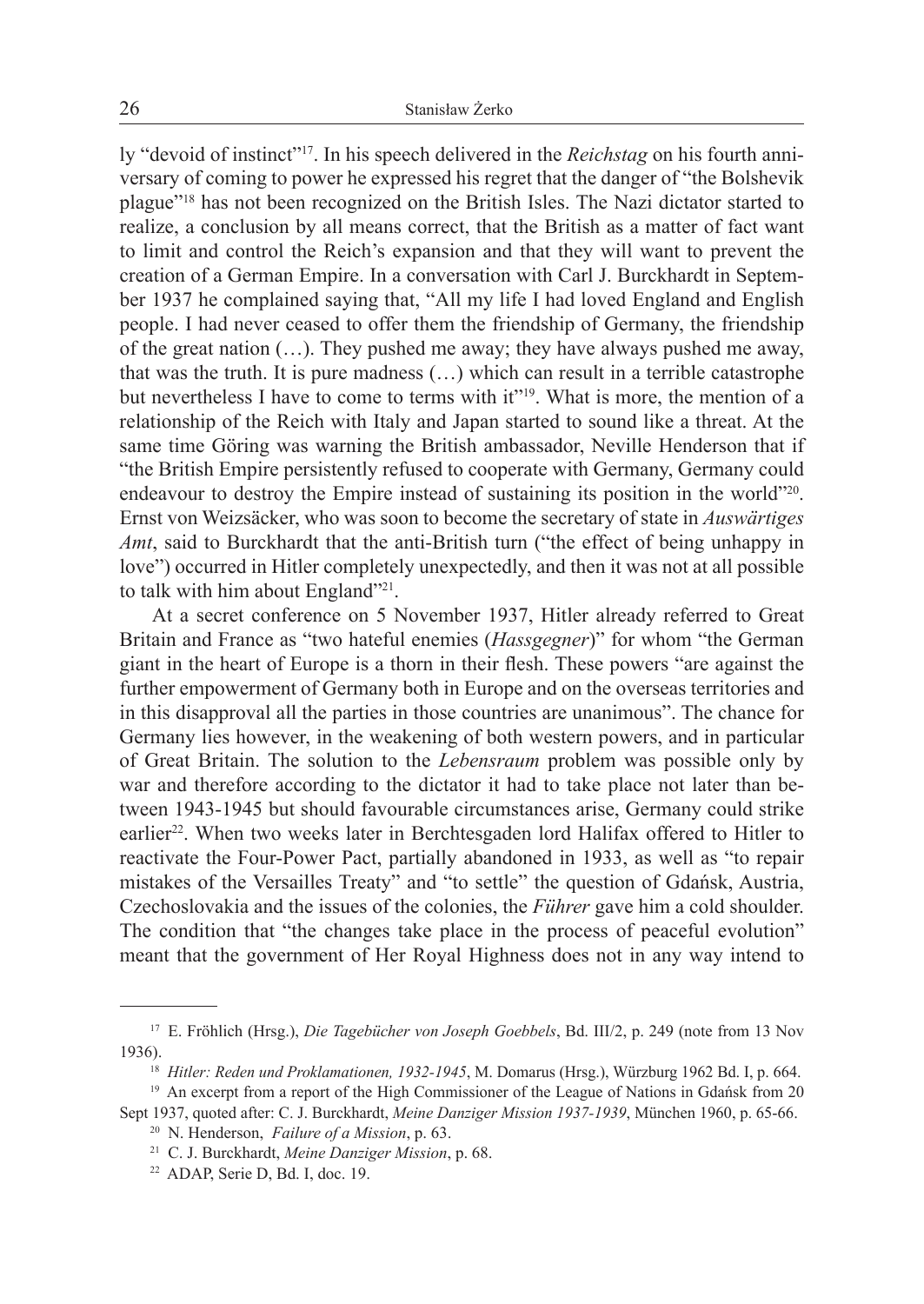give Germans a free hand on the continent<sup>23</sup>. As related by Albert Speer, Hitler in his address delivered to the party' *Kreisleiters* by the end of November 1937 announced that "England is our number one enemy!"<sup>24</sup>. Goebbels summarized the then *Führer's*  reasoning in his diary in the following way: "England wants to give the colonies, that is not by itself but only within the general regulations. This means a return to the League of Nations. That is not on. It (England) wants to grant us concessions in Central Europe. However, the *Führer* refused. Central Europe should not bother England at all. Also the problem of Gdańsk has to be solved. What is London's business in that? $125$  At the time Ribbentrop was also convinced that an agreement with Great Britain was no longer possible. He was trying to persuade the Italian foreign minister that "a conflict with the western powers is unavoidable" and therefore a German-Italian-Japanese military alliance becomes a necessity<sup>26</sup>. In his report for the *Führer* dated 2 January 1938 Ribbentrop made an assumption that "a change to the *status quo* in the east" can be made only through war and he was arguing that the hope for reaching an agreement with London "is gradually fading away". What is more, he expressed his belief that a German-British conflict is inevitable. "In future each day (…) in which our political considerations are not based on our conviction that England is our most dangerous opponent w o u l d b e f o r t h e b e n e f i t o f o u r e n e m i e s". The counter-measures included building "a network of allies against England, what in practice meant deepening friendly relations with Italy and Japan, and then attracting all countries whose interests are directly or indirectly convergent with ours"<sup>27</sup>. Poland was supposed to be one of these countries since relations with Germany, following an unexpected breakthrough which occurred in 1933/34, started to take an amazing turn.

# Poland between Germany and the USSR

For many years between the two world wars one of the most serious trouble spots was the state of Polish-German relations and the conflict resulting from Berlin's drive to review the joint borderline. Warsaw made every effort to assure beyond doubt that any attempt to enforce the revisionist postulates of the Germans concerning the eastern border of the Reich will be met with a firm objection from the Polish side, including the use of military measures. When in the spring of 1933 the prospects of establishing a directorate in Europe emerged which included four powers united

<sup>23</sup> Ibidem, doc. 31, appendix.

<sup>24</sup> A. Speer, *Wspomnienia* [Memories], Warsaw 1990, p. 210.

<sup>25</sup> E. Fröhlich (Hrsg.), *Die Tagebücher von Joseph Goebbels*, Teil I: *Aufzeichnungen 1923-1941*, Bd. IV, München 2000, p. 425 (note from 27 Nov 1937).

<sup>&</sup>lt;sup>26</sup> G. Ciano, *Tagebücher 1937/38*, translated from Italian, Hamburg (1949), p. 32 (note from 24 Oct 1937).

<sup>27</sup> ADAP, Serie D, Bd. I, doc. 93 (underlined in the original).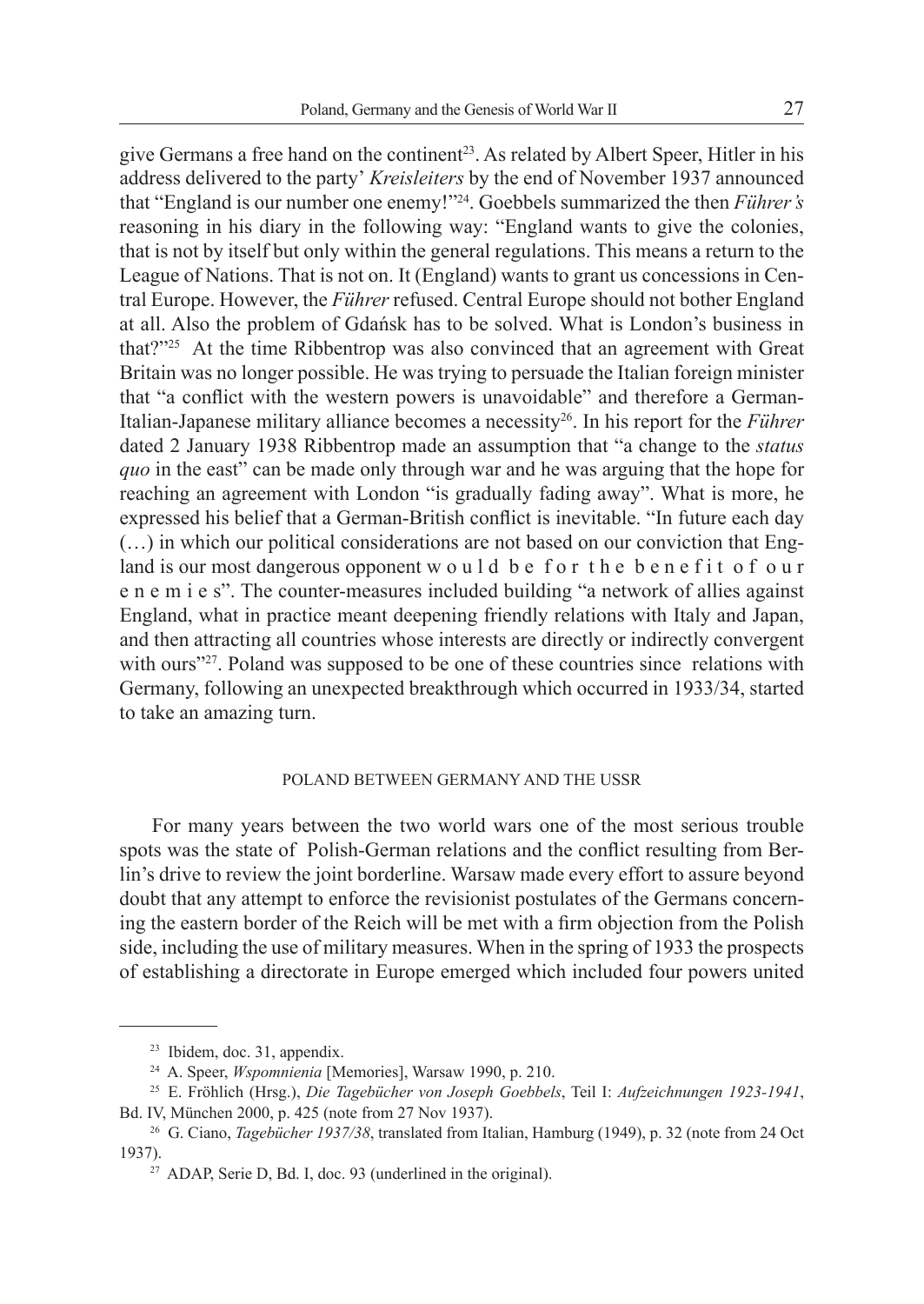by their ambition to enforce revisionist solutions at the expense of smaller countries, the Polish minister Józef Beck made it very clear by stating that, "If any country, on its own or in the company of others, should be tempted to take even a square meter of our territory the cannons will speak. They know about it in Berlin and they have acknowledged it. But I am afraid they still do not know it clearly enough in London, Rome and not even in Paris...<sup>"28</sup>.

As long as Germany remained weakened as a result of the restrictions imposed by the Treaty of Versailles a threat to Poland's security from its western side was relatively low. However, there was a real possibility that the Reich might receive permission from the power countries to be exempt from those clauses of the Treaty which demanded from Berlin to have an army consisting of only 100,000 men without a military air force, armour, heavy artillery, submarines and chemical weapons. Already at the Paris peace conference the British delegation criticized their French partners for having imposed on Germany too severe terms. Anyway, not long after the Treaty of Versailles had been signed, the French politicians themselves started to arrive at a conclusion that the attempts to execute the resolutions of the Treaty enforced upon Germany in an uncompromising way was equivalent to going down a blind alley. The French occupation of the Ruhr Valley in January 1923, as a matter of fact ended with embarrassment which exposed the political helplessness of strong, in the military sense, France. The conclusions which were drawn from that failure in Paris led the conference table in Locarno<sup>29</sup>.

The national security of the Republic of Poland relied on its own military force and on allied relations with France. However, the military dominance over the German army reduced to the number of 100,000 men could disappear if Berlin managed to cancel the resolution of the Versailles Treaty in this matter. The actual strength of the alliance with France was becoming more and more doubtful because Paris, since the Locarno Conference (1925) in an increasingly clear way wanted a more relaxed approach to its commitments made towards Warsaw<sup>30</sup>. In any way, France from the very beginning treated the Polish ally like a vassal, and it was using the alliance with Poland as a handy means of exerting pressure on Germany. Thus, there was a fear that the western powers in their attempt to reach agreement with Germany could decide that a correction of the Polish-German border is at least partially necessary in the name of peace in Europe.

The chronic crisis which had been present in the Polish-German relations was under the threat of escalation after Hitler came to power in 1933. It seemed obvi-

<sup>28</sup> J. Laroche, *Poland of 1926-1935. Memoirs of the French Ambassador,* Warsaw 1966, p. 123.

<sup>29</sup> A. Adamthwaite, *Grandeur and Misery: France's Bid for Power in Europe 1914-1940*, London 1995, p. 101.

<sup>&</sup>lt;sup>30</sup> Anyway even before the Locarno Conference and after the left-wing coalition had won the parliamentary elections in France, it was taken into account by Warsaw that Paris could denounce the Polish-French alliance from 1921; P. Wandycz, *France and Her Eastern Allies 1919-1925*, Westport, Connecticut 1974, p. 312.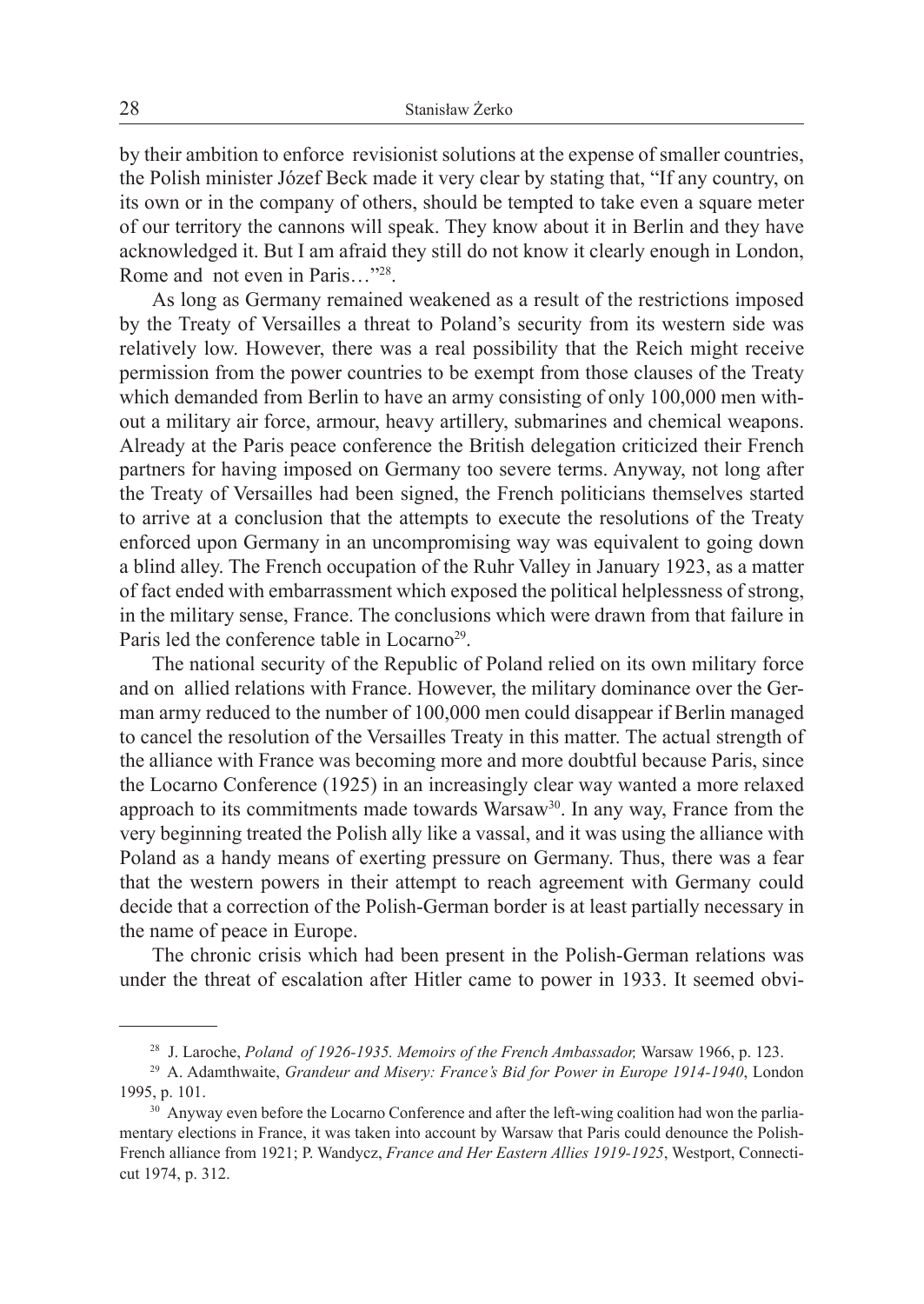ous that the Nazi leader would at least continue the anti-Polish policy of the former chancellors. Therefore, the international public opinion was even more surprised when following a conversation between the German chancellor and the Polish envoy, Alfred Wysocki (on 2 May 1933) there was an unexpected relaxation of the tension in the relations between both countries, and on 26 January 1934 both countries signed a German-Polish Non-Aggression Pact. A normalization of the relations with the Reich was a great success of Marshal Piłsudski and minister Józef Beck. The latter one was right when he said that the "breakthrough which had occurred recently in Polish-German relations was one of the most radical changes in European politics since the time of the war"<sup>31</sup>. The détente in the relations with the Reich expanded the room for manoeuvring for the government in Warsaw. The issue of reviewing the borders with Germany disappeared from the daily agenda, and Warsaw could make an attempt to settle the relations with Paris on partnership terms. As a Polish diplomat wrote, "Poland will no longer retreat from the course of independent politics but it is always ready for talks with France. Nobody desires a Franco-Polish alliance more than we do under the condition that it is a true alliance and based on equality"<sup>32</sup>.

The alliance with France was for Piłsudski and Beck the cornerstone and the main political safeguard against potential aggression from the Reich. Making this alliance stronger and, if the possibility arose, complementing it with a similar alliance with Great Britain would have been the ideal solution for the Polish leaders. Besides, in Warsaw they believed that the new German leaders would be more interested in expansion south-east and that they would be willing to abandon the typical for Prussia anti-Polish policy. It was also considered that the Nazis would need a lot of time to introduce changes in the Reich itself and to strengthen the regime<sup>33</sup>. The problems in the westernsouthern direction were supposed to distract the attention of Berlin, "from the eastern issues, at least partially"<sup>34</sup>. At the same time, it was firmly believed that, as Beck said in June 1935 at the conference with the Minister of the Interior, "settling our neighbourly relations with Germans had only become possible thanks to the Hitler revolution"<sup>35</sup>.

The Polish-German Non-Aggression Pact signed in January 1934 was preceded by the Non-Aggression Pact signed with the Soviet Union in 1932. In a confidential document in the Foreign Ministry from 1935 it said, "by having regulated on our own relations with our two largest neighbours in the terms laid out in bilateral treaties, Poland at the same time has cancelled in a radical way the possibility of being treated as a bargaining item in the political game led by France. Automatically and by the same token, the times of Poland being treated as an object in French politics

<sup>&</sup>lt;sup>31</sup> The New Records Archives. Warsaw, Ministry of Foreign Affairs 11464, J. Beck's speech at a conference with the Minister of the Interior 5 Jun 1935, p. 5.

<sup>32</sup> T. Komarnicki (ed.), *Diariusz i teki Jana Szembeka [Diary and portfolios of Jan Szembek]* (hence: DPJS), vol. I, London 1964, doc. 38, p. 91-92.

<sup>33</sup> J. Beck, *Last report*, Warsaw 1987, p. 46.

<sup>&</sup>lt;sup>34</sup> DPJS, I, doc. 31 (instructions issued by the Foreign Ministry for diplomatic posts, 31 Oct 1933).

<sup>&</sup>lt;sup>35</sup> AAN Warsaw, Foreign Ministry 11464, J. Beck's speech delivered at the meeting with the Minister of the Interior 5 June 1935, p. 6.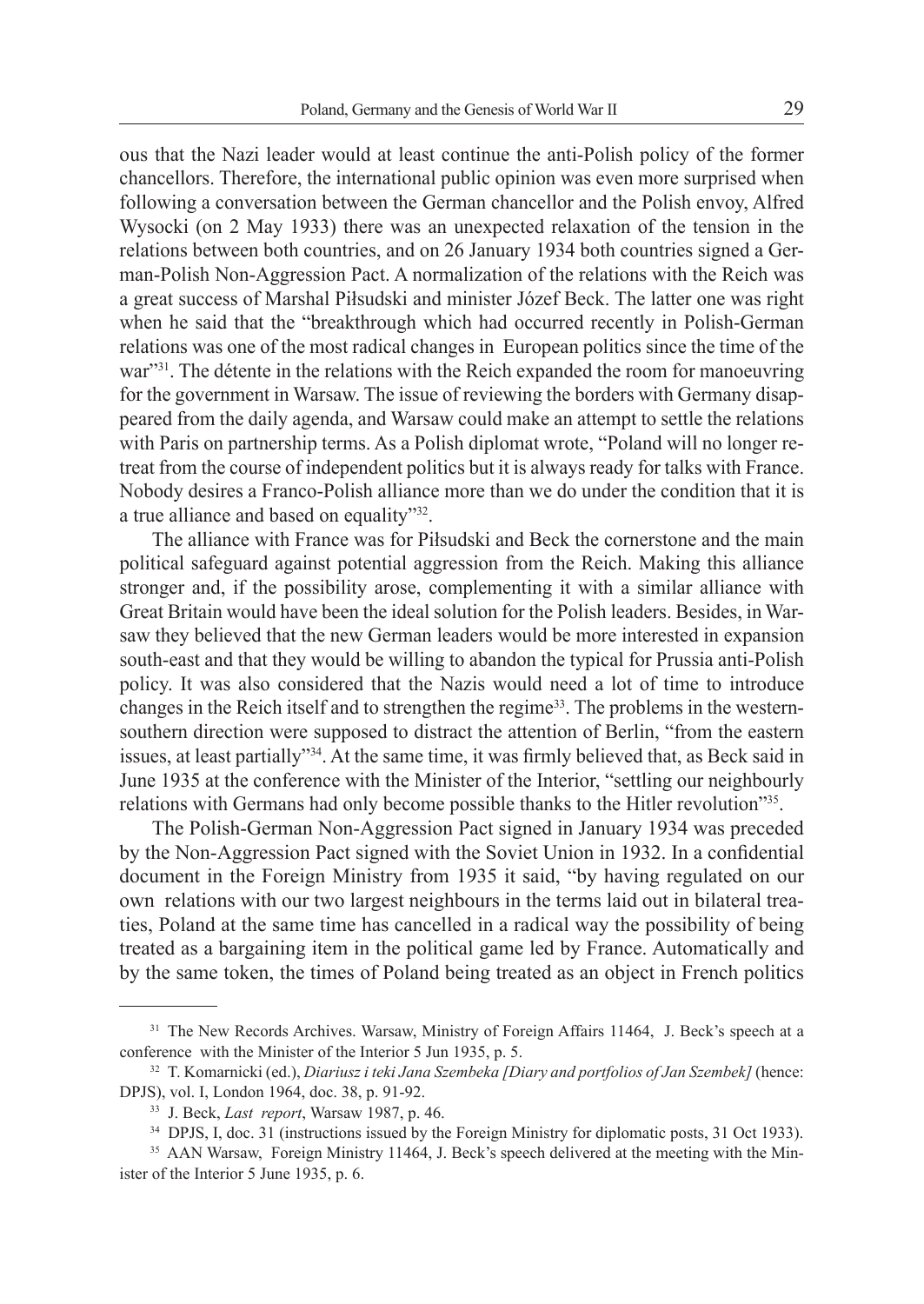are over, and according to the Polish understanding this opens a new prospect of providing proper content for the Franco-Polish alliance by reinstating the so far compromised balance of rights and responsibilities within its scope"<sup>36</sup>.

In an official communiqué from 1937, it was stated that, "there is a need to maintain a policy of equilibrium between the two neighbouring countries"37. The term "policy of equilibrium" was sometimes also used in internal talks. In every day practice, however, there was no equilibrium in the political relations between Poland and both neighbouring large powers. The equilibrium was only a feature of the Polish strategy towards Berlin and Moscow, according to which Poland should not enter in an alliance with one of the powers against the other, and in terms of the agreements it should not exceed the scope of the Non-Aggression Pacts signed in 1932 and 1934. It was considered unacceptable to join either the block of countries which was being formed by Germany or the multilateral allied union with the USSR. There were worries, not without a reason, that in the former case Poland would run the risk of being vassalized by Germany and in the latter one the Red Army's advance on Polish territory in the role of an ally could trigger unaccountable consequences.

This was how far the so called policy of equilibrium reached. The completely incorrect view was that "the policy of equilibrium" was a result of the conviction that Warsaw first of all had to "strive for good relations with its most powerful neighbours, that is Germany and the Soviet Union because of its geo-political location. The basic guideline was abstaining from cooperation with one of the countries against the other. It was also assumed that any situations which could lead to that end were to be avoided"38. A careful analysis of the Polish-German and Polish-Soviet relations in the years 1934-1938 gives premises to deny each of the three statements. Poland made endeavours towards good relations not with the USSR but with Germany, attempting at the same time to isolate the USSR from "European matters". In addition, Warsaw did not hesitate to cooperate politically and diplomatically with Berlin in order to prevent initiatives which could strengthen the position of the Soviet Union (starting with issue of the Eastern Pact in 1934 until the Sudeten crisis in 1938). What is more, situations which opened opportunities for such cooperation were not at all avoided. Diplomatic cooperation with Germany was giving substantial political benefits as long as there was substantial caution on the Polish side. While not accepting the Nazi ideology and demonstrating doubts concerning Hitler's solutions, Polish leaders saw in the Third Reich a country with which it will be possible to strengthen its neighbourly relations. While a National Socialist Germany could not be isolated, it seemed possible to reduce and oust the Soviet Union's influence on the course of events.

<sup>36</sup> Quoted after P. Łossowski, *Polska w Europie i świecie 1918-1939* [Poland in Europe and in the World 1918-1939], Warsaw 1990, p. 218.

<sup>37</sup> DPJS, III, appendix. 70, p. 396.

<sup>&</sup>lt;sup>38</sup> M. J. Zacharias, *Józef Beck i "polityka równowagi"* [Józef Beck and the 'equillibrium policy'], "Dzieje Najnowsze" 1988, No. 2, p. 8.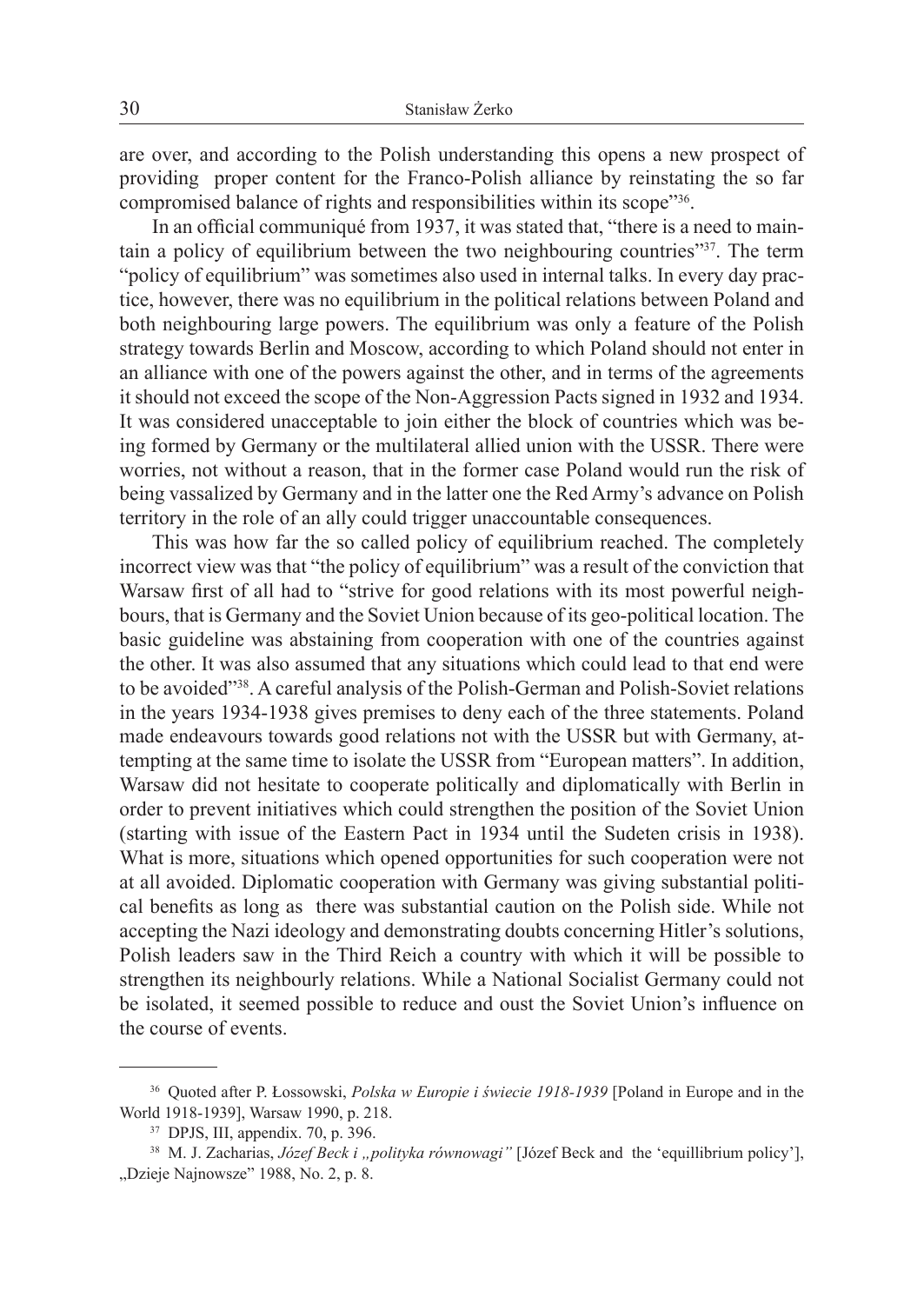The Polish-German close relations initiated in 1933/34 (later on called the "Line of 26 January" from the date when the Polish-German Non-Aggression Pact was signed) were becoming closer and reached a peak during the Sudeten crisis. Simultaneously however, relations between Warsaw and Moscow were systematically deteriorating. In the mid 1930s Polish-Soviet relations were "in deep crisis which lasted, almost without any change until the end of the Second Polish Republic<sup>739</sup>.

### POLAND BETWEEN GERMANY AND FRANCE

Shortly after the Polish-German Non-Aggression Pact had been signed, Józef Piłsudski said to his staff members that good relations with Germany are only a temporary state which will be difficult to uphold longer than four years<sup>40</sup>. On another occasion he was reported to have said, "Having the two pacts [with Germany and the USSR – S. Ż.] we are sitting on two stools. This cannot last long. We need to know which one we will fall off first and when<sup>"41</sup>. Soon though in the Foreign Ministry leadership, especially after the Marshal's death, the belief that the "pro-Polish" course in German politics was settling in became apparent. First of all, there were illusions concerning Hitler's intentions. The Foreign Minister Józef Beck admitted it later himself writing in a letter to a friend, "On the basis of the nevertheless concrete evidence in 1934 I had reasons to regard him [Hitler] as a rare in Germany example of common sense in foreign policy". The Nazi dictator had as if to say a sense of moderation, "which according to my estimation he tried to represent in a Bismarck fashion for the first time in Germany". Beck also added that even in 1938 it was possible to talk with the *Führer* "sensibly about European politics", and that it was only during the conversation in Berchtesgaden on 5 January 1939 that he had noticed "a dangerous change in this man". Beck went on to reveal that "The Commander had once foreseen trouble which would come from "our unhealthy romances with the Germans", but he was convinced that we would not be able to reach a sensible agreement with countries in Western Europe if we had not created, even only for some time, our own Polish-German politics"<sup>42</sup>.

In the new conception of Polish foreign policy which was starting to crystallize in Warsaw since 1933/34 the actual relations with Germany and France were in a

<sup>39</sup> S. Gregorowicz, *Polsko-radzieckie stosunki polityczne w latach 1932-1935* [Polish-Soviet relations in years 1932-1935], Warsaw 1982, p. 248.

<sup>40</sup> At the meeting in March 1934, "The Commander reckons that good relations between Poland and Germany can last for about four more years but because of the changes which are currently happening in the mentality of the German nation, the Commander cannot guarantee good relations in years to come" K. Świtalski, *Diariusz 1919-1935* [Diary 1919-1935], Warsaw 1992, p. 660-661.

<sup>41</sup> Related by gen. Kazimierz Fabrycy, quoted after: W. Jędrzejewicz, *Kronika życia Józefa Piłsudskiego 1867-1935 [Chronicle of Józef Piłsudski's life]*, vol. II: *1921-1935*, London 1986, p. 487.

<sup>42</sup> PDD 1939, doc. 275 (private letter from Beck to B. Wieniawa-Długoszowski from 10 May 1939).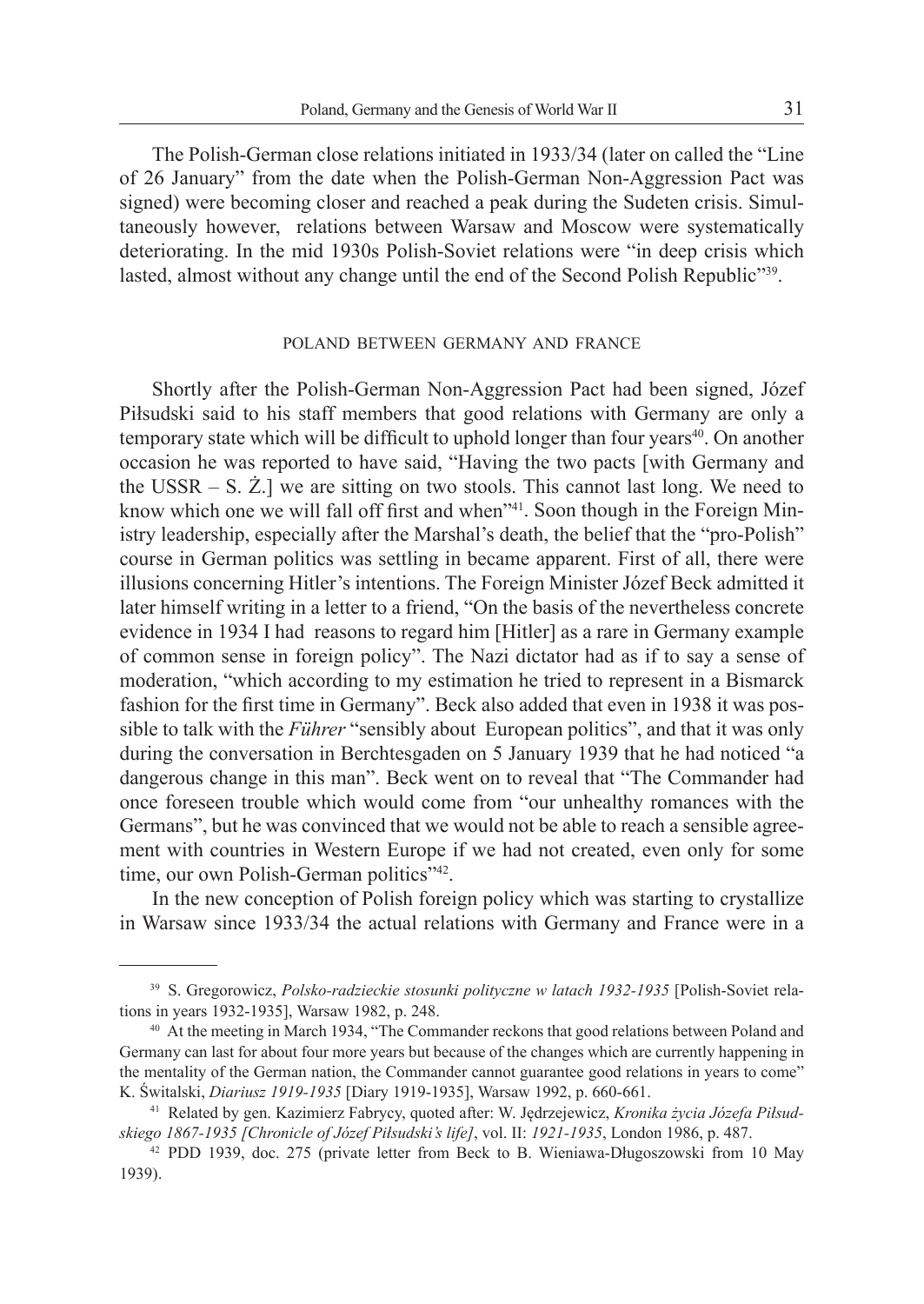way mutually dependent. Better relations with Berlin were to be our reply to the conciliatory tendencies western powers demonstrated in their policy towards Germany. On the other hand, maintaining an alliance with Paris was considered as a reassurance of the "Line of 26 January". Combining these two factors required huge dexterity. With time, however, it turned out that for the Polish minister more importance was attached to better relations with the Reich. The endeavours to maintain good neighbourly relations with Germany seemed a well justified policy but in practice it led to a crisis between Warsaw and Paris, and both sides were to blame.

By the end of 1935 the deputy foreign minister, Jan Szembek when talking to his superior quoted Piłsudski's words from the previous year in which the Marshal had strongly emphasized that "although our alliance with France is as a matter of fact losing its importance, we cannot under any circumstances allow for it to be denounced". The minister clearly ignored this admonition and replied that Piłsudski had always recommended that "the Polish-French talks should be limited to conversations between the foreign ministers of both countries during their meetings in Geneva"<sup>43</sup>. General Kazimierz Sosnkowski did not voice any reservations concerning the idea of good neighbourly relations with Germany when he talked about these issues. In January 1936 he said that more than once he had wondered what aim Piłsudski had in mind in 1933 but "although I could never get a clear answer I had always presumed that all the effort was made to get France". Sosnkowski did not deny that "France had acted in a very disloyal way towards us on more than one occasion", but nevertheless he was "convinced that an improvement in Polish-French relations is in line with our interest because it is the primary condition of maintaining our present position in Berlin"<sup>44</sup>. In fact Sosnkowski was emphatic for some time then that "if we are supposed to conduct German politics, the alliance with France is our counterbalance and a safeguard for our political interest (...)"45. The advocates of the "Line of 26 January", like for example Józef Lipski were aware of this and they agreed that "maintaining our alliance with France is an undeniable necessity most of all because of our policy of accord with Germany"<sup>46</sup>.

The closer Polish-German relations had become the more blurred were becoming the relations between Warsaw and Paris. To a certain extent this state was independent of Poland since the French side made a lot of effort to stop the Polish Republic from trying to reach a consensus with our western neighbour. Notwithstanding, the Polish side not only responded with an allergic reaction to any attempts to force Warsaw to alter the new directions in our foreign policy, but it also with content retaliated as if in response to the injustice it had suffered in the past. Minister Beck was particularly famous for it. In effect the French allies could often hear words uttered

<sup>43</sup> Piłsudski's opinion from 26 Dec 1934, quoted by J. Szembek in his conversation with J. Beck 13 Dec 1935, DPJS, I, p. 438-439.

<sup>44</sup> DPJS, II, p. 52 (24 Jan 1936).

<sup>45</sup> Ibidem, I, p. 225 (1 Feb 1935).

<sup>46</sup> Ibidem, p. 307 (27 May 1935).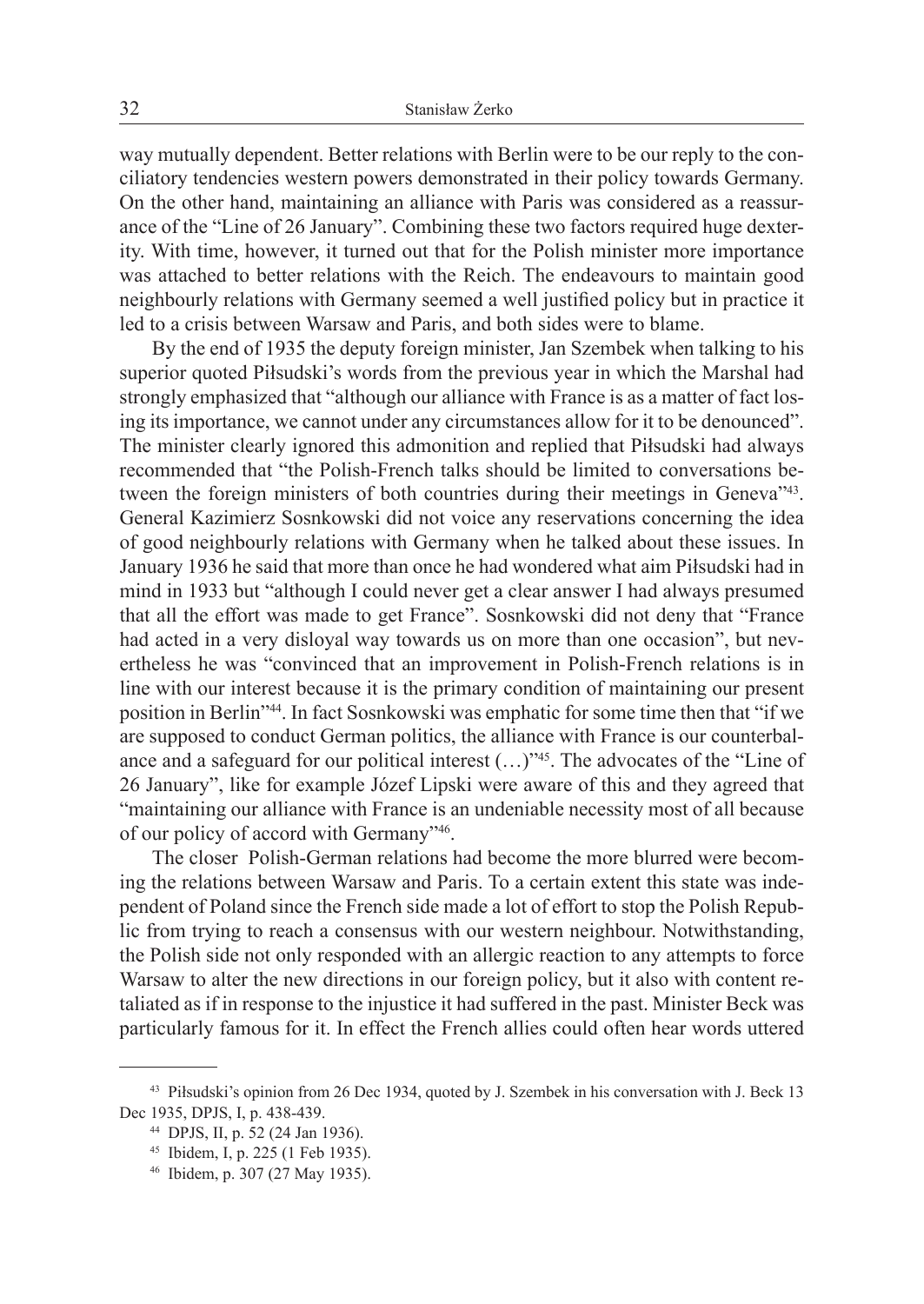by the Polish in a style which had little in common with the still officially declared friendship. For example, in January 1936 minister Beck treated Alexis Léger, the secretary general in the French Foreign Office with arrogance unfit for a diplomat. The Polish minister must have felt satisfied afterwards but with such conduct he did not gain friends for his own country. When in March 1939 the idea of the British-French guarantees for Poland was being conceived, the same Léger was trying to convince the British ambassador in Paris that Beck cannot be trusted as he is "entirely cynical and false" and therefore he will take the first opportunity to betray his allies<sup>47</sup>.

The distrust on the part of the French was not cleared even by Marshal Piłsudski's reassurance that "there is nothing more than what actually has been written down"<sup>48</sup> in the Polish-German Non-Aggression declaration from 26 January 1934, more so that it was more or less at the time when serious discrepancies between the two countries occurred concerning the project of the Eastern Pact. Warsaw fought against the idea of "Eastern Locarno" with the best intentions for Poland, but the Polish standpoint towards the plans of Barthou and Litwinow to a large extent overlapped the views represented by the Reich. It was already then that the prospect of Polish-German diplomatic cooperation was being mentioned in some European capitals. The increasingly frequent visits of Hitler's dignitaries to Poland were becoming an external sign not of what they actually were, that is an outcome of relaxation in the Polish-German relations, but they were taken as proof of the emerging Polish-German rapport. The French ambassador spoke about it on the first anniversary of signing the Polish-German declaration<sup>49</sup> in an explicit way misinterpreting Polish intentions in the following words, "What is seen as wrong by the French is that you come in too close contact with the Germans, and that you seek their advice in everything". The same ambassador, Jules Laroche when talking to Szembek two days later during the first visit paid by Göring to Poland made a comment that "Your talks with Germany are perceived in France as a sign that you are starting to attach less value to the alliance with France. If the French government under the pressure of public opinion was forced to denounce this alliance, it would be very bad for France, and I do not know if it was good for Poland"50. When Beck was informed about the comment made by Laroche he ignored the threat claiming that it really would be suicidal for France<sup>51</sup>. Besides, the Polish side did not cease trying to convince the French that their attempts to include Moscow into European politics, and especially the French-Soviet alliance (May 1935) can have disastrous consequences<sup>52</sup>.

<sup>47</sup> *Documents on British Foreign Policy*, 3rd series, vol. IV, London 1951, doc. 405.

<sup>48</sup> J. Laroche, *Polska lat 1926-1935* [Poland in the years 1926-1935], p. 147.

<sup>49</sup> Ibidem, p. 217.

<sup>50</sup> Ibidem, p. 222 (28 Jan 1935).

<sup>51</sup> Ibidem, p. 223.

<sup>52</sup> Ibidem, p. 372 (15 Oct 1935).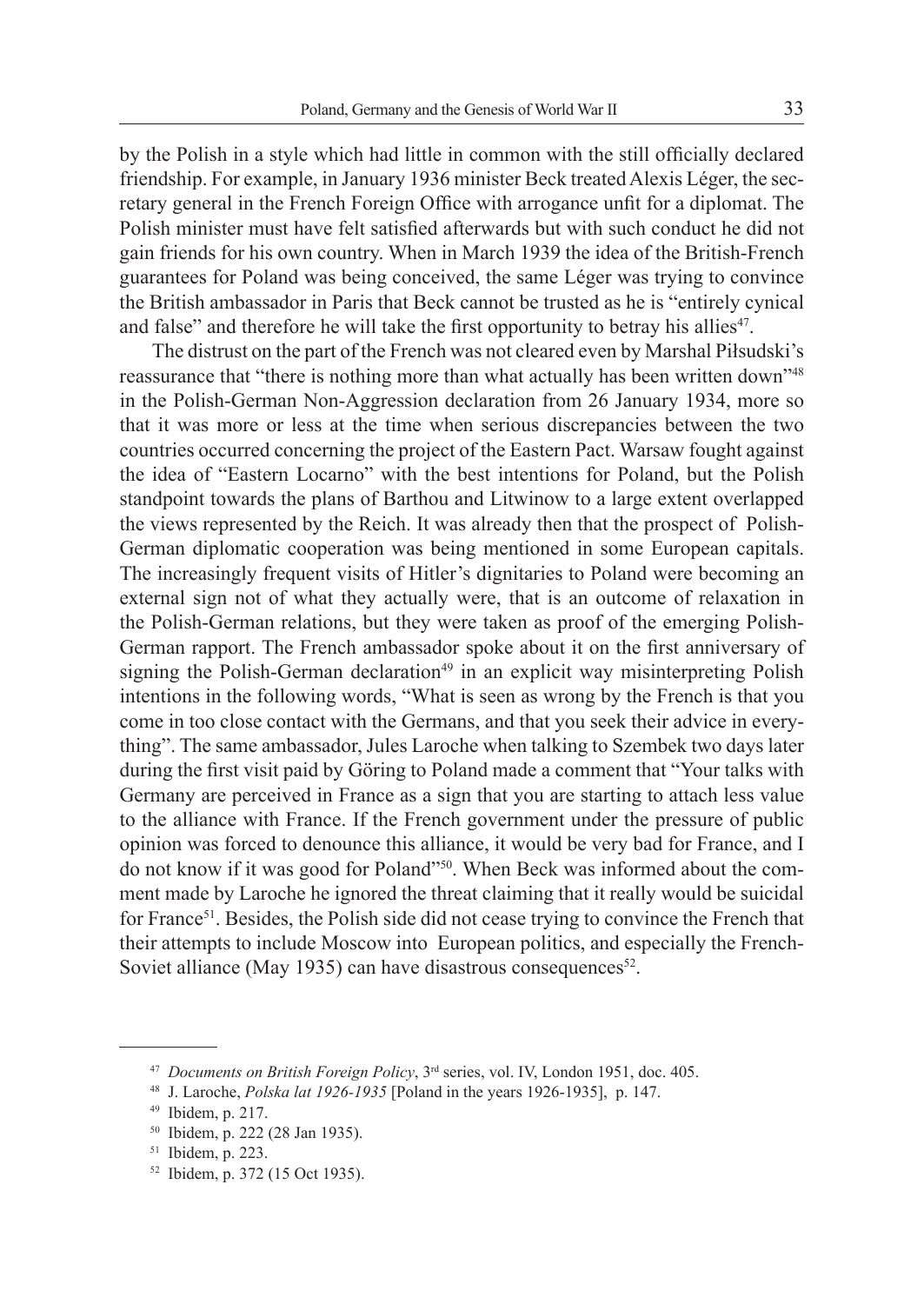In view of the conciliatory tendencies prevalent in western countries towards Germany the "Line of 26 January" could prove to be at least for some time a cure for appeasement. Sensing that the verbally harsh reaction voiced in western capitals in response to the remilitarization of the Rhineland in March 1936 will not result in taking action the leadership of the Polish foreign policy made every effort to maintain the "Line of 26 January". Already after the first visit paid by Göring to Poland in February 1935, Minister Beck said to his deputy that, "the relaxation of tension in relations between Poland and Germany constitutes the greatest and the most precious achievement of our foreign policy". The minister added, "We would be in a right state today if we did not have the Polish-German Non-Aggression Pact (…). Most likely in London talks we would have been sold for 2 pounds 13 shillings"<sup>53</sup>. Such observations, undoubtedly right, were for Beck reassuring that his foreign policy while strengthening Polish national security it did not contain any elements of risk.

Although the possibility of a conflict with Germany was not excluded in the Foreign Office at Wierzbowa street, it was not considered probable. As the minister said in June 1935, "The Polish-German agreement" is respected by the Nazi government "with effort that is worthy of being recognized". The National Socialist leadership "has additionally taken the burden of breaking the anti-Polish attitude in German mentality" and acting within its capacities it is trying to fulfill the task, and "some incidents which do occur from time to time are dampened down in Berlin"<sup>54</sup>. In early July 1935 the head of the Polish diplomacy returned from his trip to Berlin in a very good mood, "very happy with having established personal contact with the leaders of German politics". He confided in his deputy that "personally the impression he had after talking to Hitler was most positive". Hitler seemed to him absolutely honest in his political ideas and very sincere in his reasoning"<sup>555</sup>. According to Beck and the majority of his staff members all the plotting against Poland (especially around Gdańsk) was not instigated by Hitler but by Berlin's conservative circles in *Auswärtiges Amt*<sup>56</sup>. In this conception Hitler was supposed to be the guarantee of the good neighbourly policy of Berlin towards the Polish Republic. What is more, according to Beck's words, which were uttered soon after Piłsudski had died, "Germany had to take more notice of Poland" since "the Polish state has been continuously gaining strength whereas south of the Carpathian Mountains there was permanent chaos"57. Some of his co-workers shared his views, like for example Juliusz Łukasiewicz who was convinced (shortly before the German troops entered the demilitarized Rhineland) that the value of Poland on an interna-

<sup>53</sup> Ibidem, p. 233 (13 Feb 1935).

<sup>54</sup> AAN Warsaw, Foreign Ministry 11464, J. Beck's speech at the meeting with the Minister of the Interior 5 Jun 1935, p. 7.

<sup>55</sup> DPJS, I, p. 332 (9 Jul 1935).

<sup>&</sup>lt;sup>56</sup> Ibidem, p. 323 (26 Jun 1935), p. 345 (7 Aug 1935).<br><sup>57</sup> AAN Warsaw, Foreign Ministry 11464, speech by J. Beck at a meeting with the Minister of the Interior 5 Jun 1935, p. 5-6.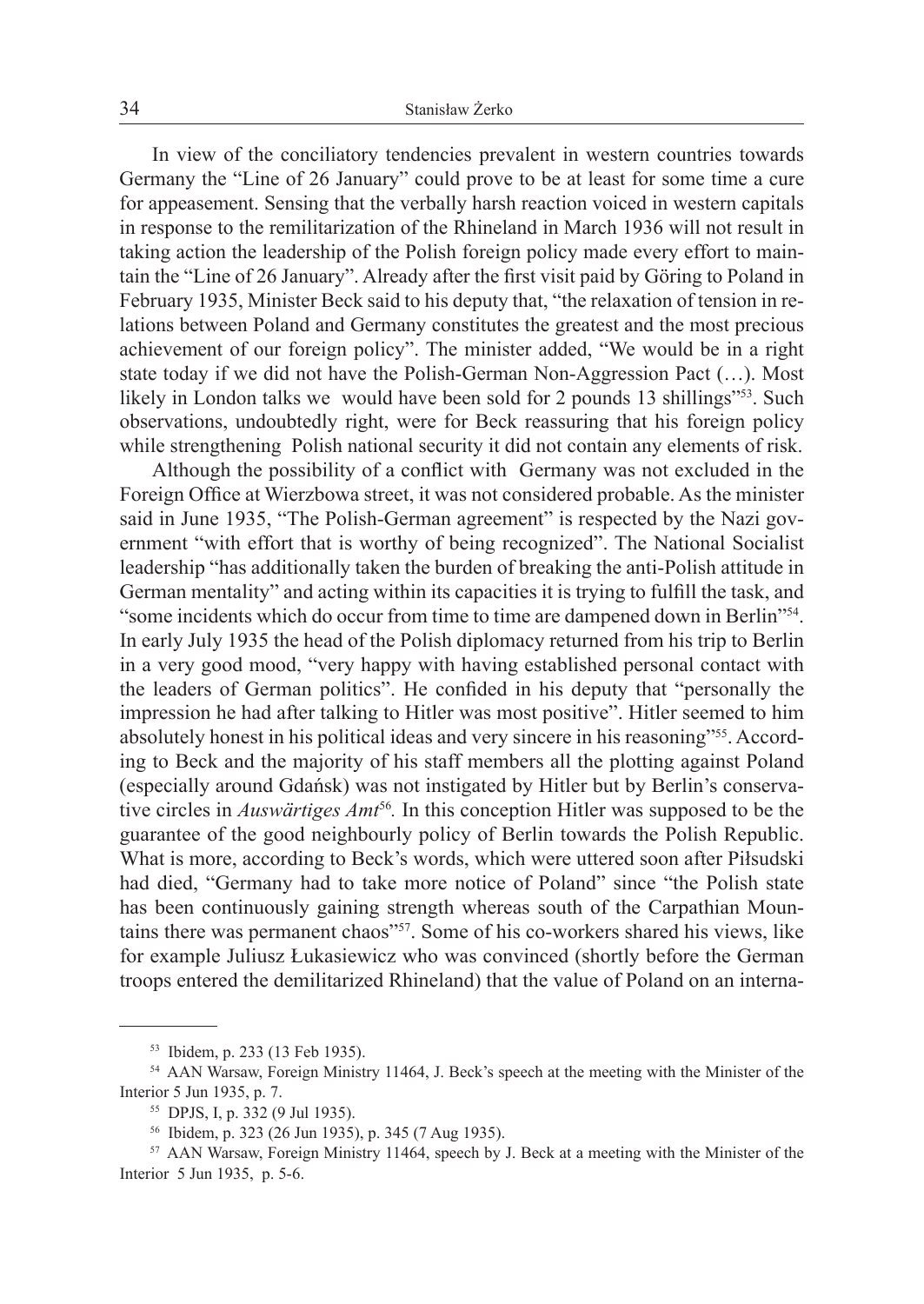tional scale stems from the fact that both France and Germany are trying to keep Poland closer for fear of it joining the opposite camp. This makes Poland a kind of a pointer that can tip the balance  $(...)$ <sup>"58</sup>. Indeed this was an incredibly apt depiction of the nature of the Polish policy of balancing between Paris and Berlin that remained valid until the break of 1938/39.

In Poland, however, the drive towards closer relations with Germany was increasingly criticized. Beck came under attack not only from the opposition but also from influential circles in the government, including military circles. The public attitude was strictly anti-German. In April 1937 Szembek complained to the Foreign Minister that the anti-German mood was thriving even in governmental circles, namely "Individual ministers made excuses not to organize a reception for Göring. Also, the difficulties experienced by him [Beck  $-$  S.  $Z$ .] were symptomatic when he was going to appoint the chairman of the Polish-German Society in Warsaw"<sup>59</sup>. Similarly, the Foreign Ministry had serious reservations when it came to the policy of local authorities towards the German minority. A permanent source of discontent for the Foreign Ministry was the tough policy towards the German minority waged by Michał Grażyński, the head of the Silesian Province<sup>60</sup>.

Contrary to some opinions Piłsudski's successor, Edward Rydz-Śmigły was not an opponent of the "Line of 26 January". Yet, he would express his opinion that Berlin "cannot be absolutely trusted, that the Germans after all have had a hostile attitude towards us (sic!) and because of that we need a counterbalance in the form of our alliances with Romania, and first of all with France"<sup>61</sup>. When in mid 1936 he talked to Szembek while "stating the necessity to continue the policy of accord with Germany, the general stressed that at the same time it was essential to keep on guard. German armaments are undoubtedly also directed against us. At the moment the Reich needs 2-3 more years to reach its full operational readiness<sup>"62</sup>. General Rydz-Śmigły was unwilling to be convinced by the statement of the deputy Foreign Minister that the Nazi Reich will direct its expansion south and voiced his opinion that Gdańsk "will be the eye of the conflict which will start a Polish-German war  $(\ldots)$ "<sup>63</sup>. In general however, he did not disagree with the Foreign Ministry's line of policy".

The Polish side was eager to record all the anti-Soviet comments made by its German partners. Also, all more or less explicit offers of a more permanent bond between Poland and Germany and a closer cooperation directed against the Soviet Union, which would follow should Poland join the Anti-Comintern Pact, were noted

<sup>58</sup> DPJS, II, p. 96 (27 Feb 1936).

<sup>59</sup> Ibidem, III, p. 74 (12 Apr 1937). Finally senator Wojciech Gołuchowski, a person of secondary importance in governmental circles, was appointed the chairman of the Society.

<sup>60</sup> Ibidem, p. 271 (18 Apr 1935).

<sup>61</sup> Ibidem, p. 364 (8 Oct 1935).

<sup>62</sup> Ibidem, vol. II, p. 238 (note from 30 Jun 1936).

<sup>63</sup> Ibidem, p. 239 (30 Jun 1936)."It should be stated that the general always takes into account the possibility of a future conflict with Germany", ibidem, p. 272 (16 Sept 1936).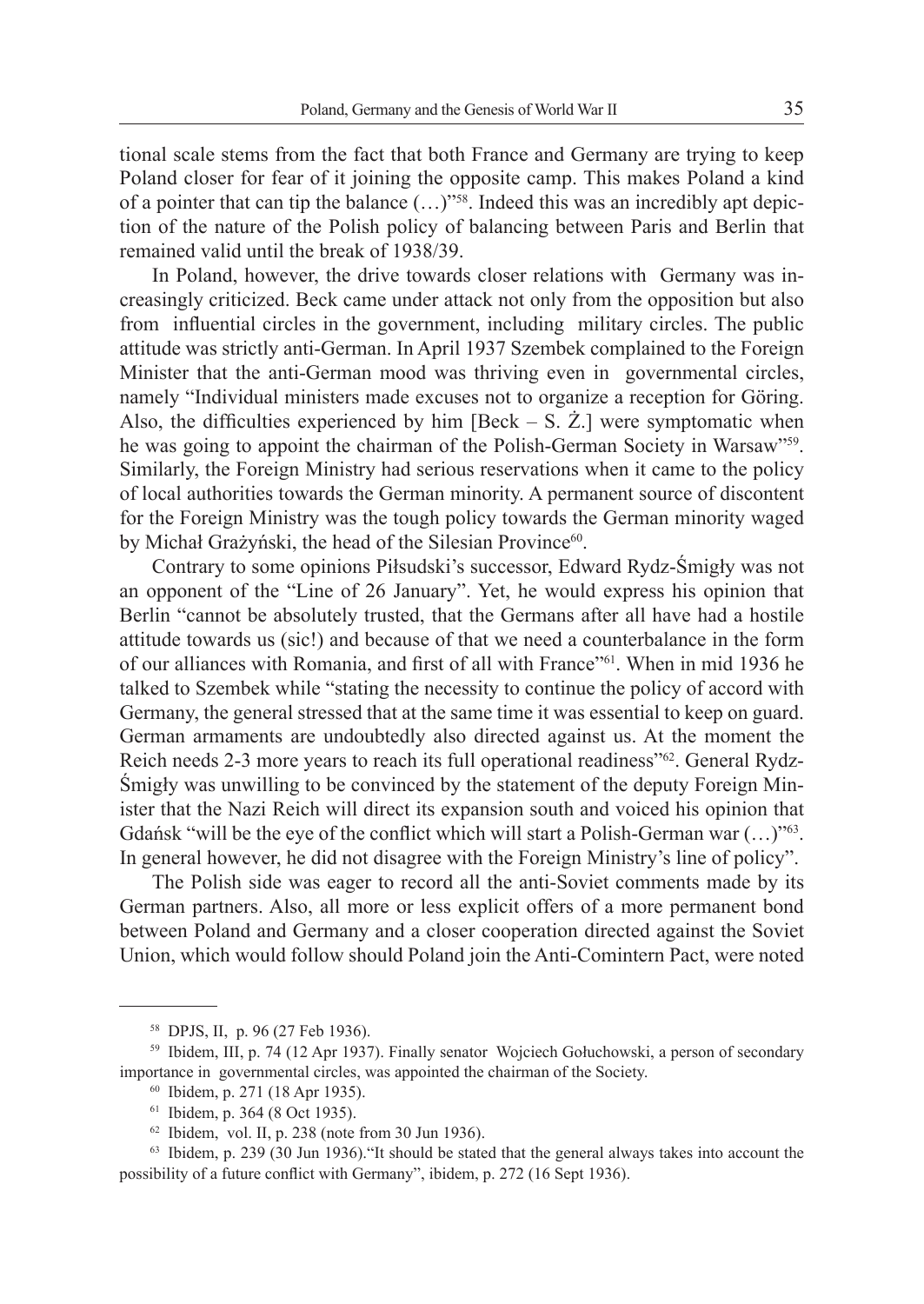down. Although these offers were not accepted they were a source of satisfaction allowing to assume that the anti-Soviet attitude exhibited by the Nazi leadership, and personally by Hitler would render any agreement between Berlin and Moscow improbable. For the above reasons as well as due to the attitudes of the western powers, as it was said by Szembek in his conversation with the Prime Minister, Marian Zyndram Kościałkowski in March 1936, "the agreement reached with Germany in 1933/34 is for us of primary importance and cannot be under any circumstances compromised". Minister Beck's deputy stressed the fact that it was the Soviet Union and not Germany that was more threatening for Poland<sup>64</sup>.

Statements made by Hitler and other German dignitaries in which they declared their willingness to establish the best possible relations with the Polish Republic became deeply imprinted in the conscious minds of Polish diplomats. It was also believed that the importance of good relations with Poland was so significant for Berlin, that it would be possible to evade from accepting German offers of much closer collaboration. At the same time however, attempts were made to obtain from the Reich confirmation of the *status quo* on the Polish-German border and a guarantee of the Polish rights concerning Gdańsk, and perhaps even having these rights strengthened (should any changes be made in the international legal regulations referring to the status of the Free City). As said by Beck in early 1936, the Polish side started to surmise that the most beneficial move for Poland would be to solve all pending disputable issues with Germany by means of "one grand *Ausgleich*"<sup>65</sup>. Nevertheless, the Germans did not want to take up the matter until the autumn of 1938 when Joachim von Ribbentrop addressed ambassador Lipski with this kind of proposal. For the time being though Germany limited itself to some remarks that in future it may be possible to find a compromise, for example concerning "the Corridor" which would guarantee Poland's access to the sea. On the whole, Germans took care to speak about it in a friendly tone but some remarks were starting to sound ominous. To illustrate, on 18 November 1936 ambassador Moltke following instructions from Berlin plainly warned Beck, who had come up with a proposal to examine the possibilities of extending Polish rights in the Free City, not to raise 'the unpleasant matter' of Gdańsk and threatened that this would meet with "a sharp reaction and ensue severe disturbances in Polish-German relations"<sup>66</sup>. What is more, Moltke reiterated this statement to Rydz-Śmigły on 25 November. For the first time since 1933 the German side resorted to threats in talks with Poland.

When in the summer of 1937 Beck made an attempt to obtain from Germany any statement confirming the *status quo* in Gdańsk, at the beginning of September

<sup>64</sup> DPJS, II, p. 127-129 (15Mar 1936).

<sup>65</sup> Ibidem, p. 65 (1 Feb 1936).

<sup>66</sup> ADAP, D, V, doc. 11, footnote 4 (fragment; the entire document is in DPJS, II, appendix 91, Moltke's report from 18 Nov 1936), quoted after M. Wojciechowski, *Stosunki polsko-niemieckie 1933- 1938* [Polish-German relations 1933-1938], 2nd edition, Poznań 1980, p. 301. Polish note from the aforementioned conversation (in DPJS) does not contain the quoted fragment.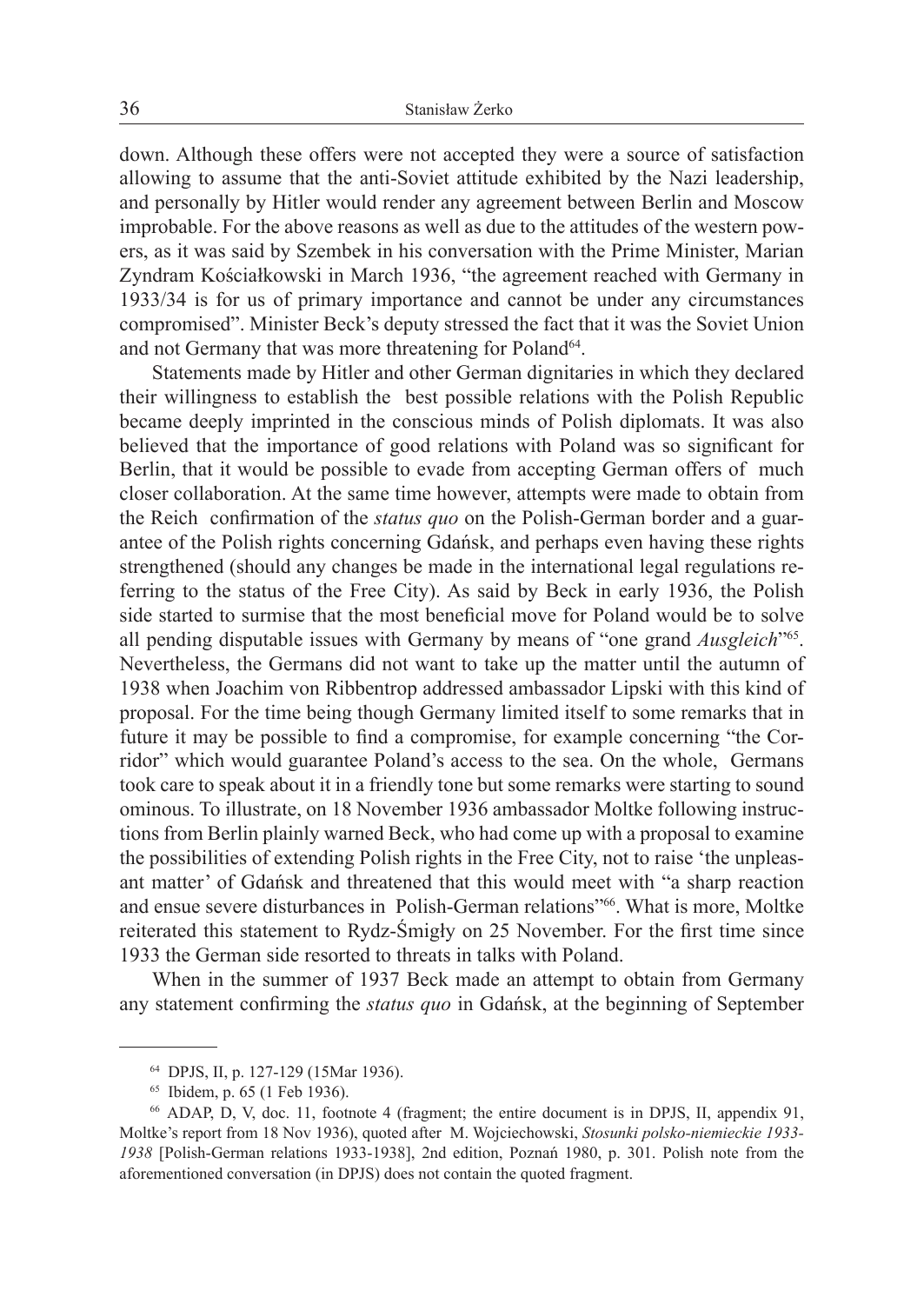he received via Moltke reassurance that the "*Führer* and the Chancellor of the Reich considered the Gdańsk statute to be a reality (*eine Realität*) and did not intend to infringe upon it" but there is no way "a public statement containing this content could be issued"67. Furthermore, in October minister Neurath ruthlessly told ambassador Lipski that sooner or later the Gdańsk issue "will have to be solved in a fundamental way" that is in the sense of "restoring the natural relation" between Gdańsk and the Reich with taking into account the economic interests of Poland. Lipski, astonished by the turn the matters had taken asked Neurath whether he intended to take up the issue in the near future but he did not receive any concrete reply"68. It appeared that concerning the Gdańsk issue the Polish side had to accept the interim solution offered by Germany. In a conversation with ambassador Lipski on 5 November 1937 Hitler announced that, "1) There will be no changes in the legal and political situation of Gdańsk (…), 2) The rights of the Polish residents in Gdańsk will be respected, 3) Poland's rights in Gdańsk will not be violated"<sup>69</sup>. This statement however, was not to be made public and in the official communiqué it was limited to a mention that "the meeting was concluded (…) with a statement that Polish-German relations cannot be disturbed by the Gdańsk problem"70.

In the face of appeasement tendencies towards Germany gaining strength in the West, the Polish Foreign Ministry did not doubt that it was essential to hold on to the "Line of 26 January". In the Polish governmental circles it was concluded that the "the policy of relaxation in our relations with Germany is the best defence against any attempts to pay for the so called pacification of Europe at the expense of Poland. What could have constituted a threat for us before 1934 is now a huge threat to Czechoslovakia"71. In a speech delivered in the Bruhla Palace *pro foro interno* it said, "Even at the moment when the Versailles Treaty has been shattered, even at the moment when the international economic tide is so strongly favouring Germany, (…) the Reich Chancellor is reiterating his declaration towards us as far as the need to maintain the *status quo* and Poland's rights in Gdańsk are concerned". A conclusion was drawn that Berlin's attitude was a result of "a very sensible evaluation of the situation by the Germans", who "must take into account the strong resistance on the Polish side concerning Gdańsk, that the gains obtained from its annexation could not cover the cost (…)"72.

<sup>67</sup> Quoted after B. Dopierała, *Gdańska polityka Józefe Becka* [The Gdańsk policy of Józef Beck], Poznań 1967, p. 239.

<sup>68</sup> ADAP, D, V, doc. 13.

<sup>69</sup> DPJS, III, appendix. 65; *Diplomat in Berlin*, doc. 73. 70 Quoted after B. Dopierała, *Gdańska polityka…*, p. 243.

<sup>71</sup> DPJS, III, p. 214 (14 Dec 1937).

<sup>72</sup> AAN Warsaw, Foreign Ministry 117,"Przegląd Informacyjny Polska a Zagranica" [Information Review Poland and Abroad] nr 17 from 18 Dec 1937, quoted after S. Sierpowski, *Źródła do historii powszechnej okresu międzywojennego* [Sources for the general history of the inter-war period] , vol. III, Poznań 1992, doc. 364.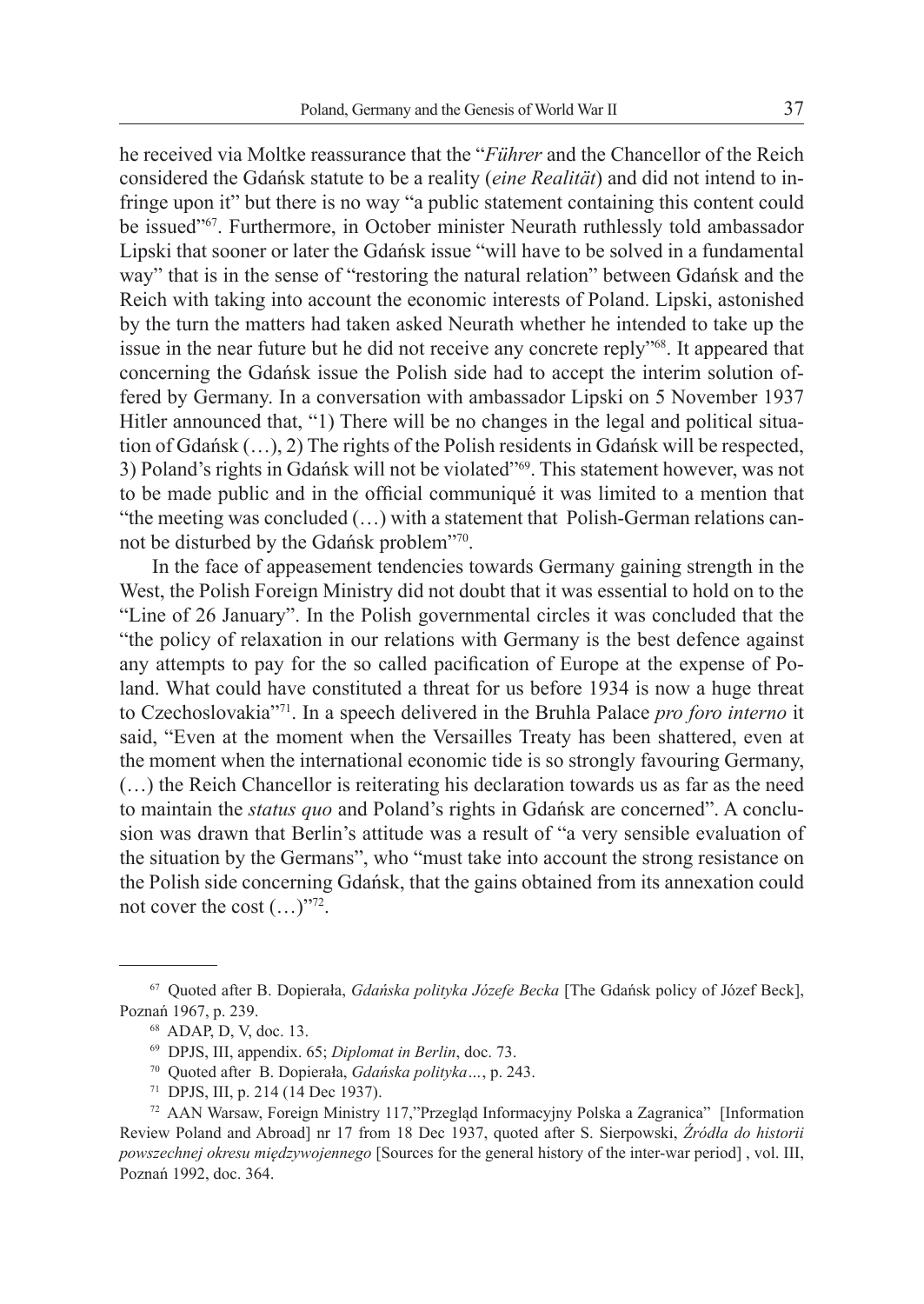The balancing of Poland between France, Great Britain and Germany reached a peak in 1938 during the Sudeten crisis. Poland did not have much room to manoeuvre and the pressure put by Paris and London on the Polish Republic to make its attitude towards Germany more firm was impossible to reconcile with the Polish interest under the conditions of *appeasement.* The demand issued by Paris in May to carry out a warning *démarche* in Berlin was unthinkable for Beck. As the minister said to his deputy, "we would immediately find ourselves in a conflict with the Germans and we would cross out any possibilities of conducting a policy of equilibrium"73. However, Polish diplomacy having decided that the disunion of the Czechoslovakian state is in the interest of Poland, started to play a risky game which made it easier for Berlin to encircle Czechoslovakia. Starting with the first talks concerning Czechoslovakia which Hermann Göring had with Beck in Warsaw on 23 February, the contacts between both sides were becoming increasingly tighter. It was on this occasion that an attempt was made to obtain from Germany a decisive declaration concerning Gdańsk, the shared border and an extension of the Pact from 26 January 1934. The attempt ended in a failure, the German partners played for time and at the same time they were asking more explicitly about Poland joining the Anti-Comintern Pact. After the Sudeten crisis Poland earned the opinion of being *de facto* an accomplice of the Reich, as well as imitating its methods. The relations with France laid in ruins, and there was nearly a military confrontation on the border with the Soviet Union, followed by a diplomatic note from Moscow to Warsaw in which a threat of denouncing the 1932 Non-Aggression Pact was clearly stated<sup>74</sup>.

What is more, on the day when the Polish handed in their ultimatum in Prague demanding the evacuation of Czechoslovakians from Zaolzie, Minister Beck directed a question to Germany whether in case of a military conflict between Poland and Czechoslovakia the Reich would resume an amicable approach towards Poland. The minister also asked whether in the case of Poland being attacked by the Soviet Union, Germany would show a friendly attitude"<sup>75</sup>. The reply was delivered to Beck by Ribbentrop himself at noon on 1 October. Germany reassured officially that in the case of a war between Poland and Czechoslovakia Warsaw can count on an amicable attitude from Berlin. In the case of a Polish-Soviet war the Reich will take "a morethan-friendly approach, suggesting [Ribbentrop] clearly that the German government would offer help"76. On the same day the ambassador also talked to Göring who

<sup>73</sup> DPJS, IV, p. 158. In his memoires Beck noted maliciously but correctly that "The various actions taken by the French diplomats aimed at bringing a relief to the Czechs by spoiling Polish-German relations"; [J. Beck], *Polska polityka zagraniczna w latach 1926-1939*, edited by A. M. Cienciała, Paris 1990, p. 213.

<sup>74</sup> The Polish moves are analyzed by the present author in: S. Żerko, *Polen, die Sudetenkrise und die Folgen von München*, w: *Das Münchener Abkommen 1938 in europäischer Perspektive*, hrsg. im Institut für Zeitgeschichte (in press).

<sup>75</sup> ADAP, D, V, doc. 54.

<sup>76</sup> PDD 1938, doc. 364.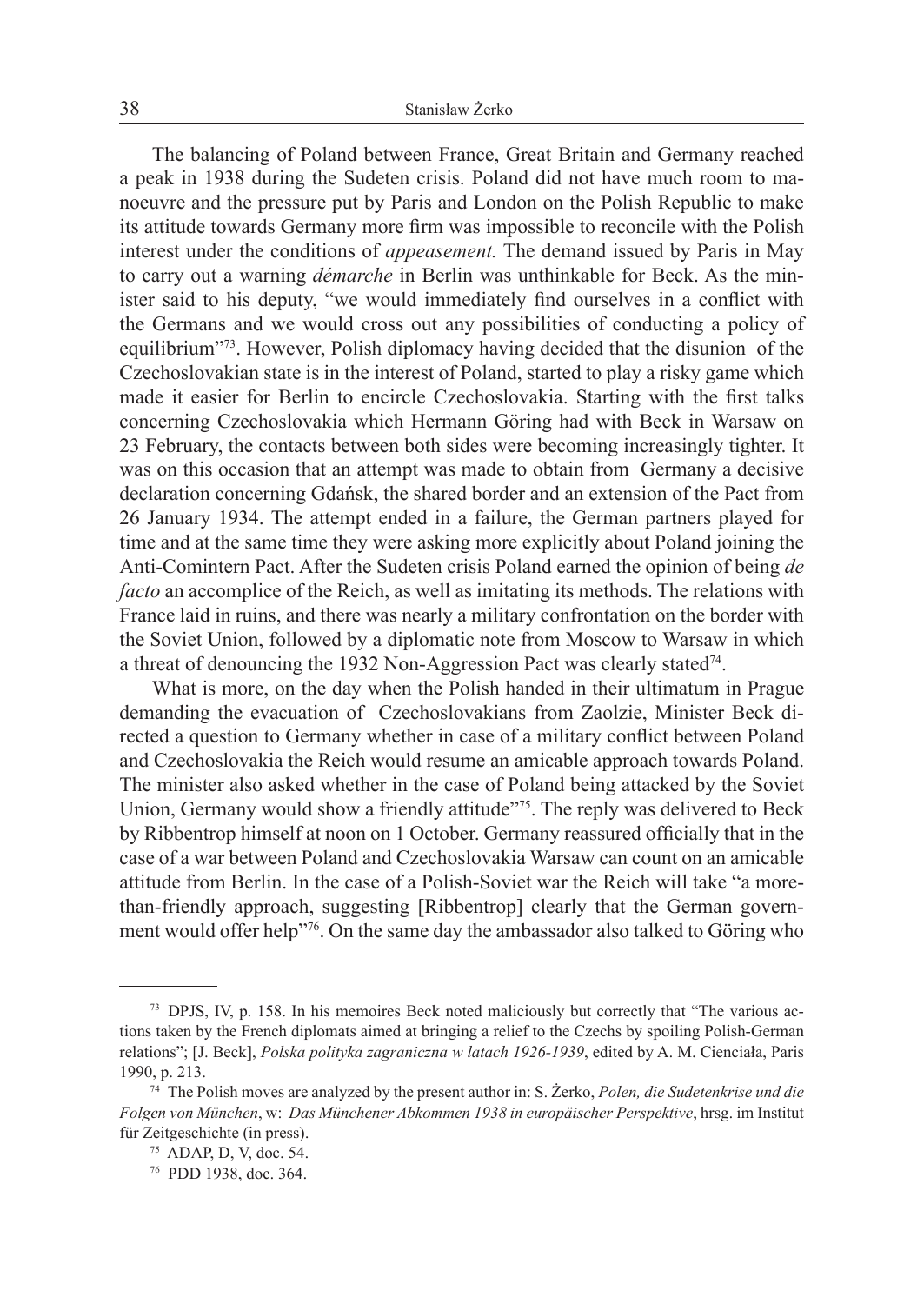was even more open as he reassured that, "It is completely inconceivable that the Reich would not help Poland in its fight against the Soviets"<sup>77</sup>. This incident emphatically shows that the notion "policy of equilibrium" in fact constituted an empty declaration.

Abroad in democratic countries the fact that Poland filed an ultimatum towards Prague and threatened Czechoslovakia, which had been abandoned by everybody, with a war mostly made a bad impression. The worries expressed by the deputy Prime Minister, Eugeniusz Kwiatkowski, who was against the ultimatum, materialized when he predicted that the decision from 30 September will cast a long shadow on the image of Poland78. There were voices that Poland behaved like a hyena which attacks a victim already beaten in Munich. The title of the Swedish daily, "Dagens Nyheter" (4 Oct 1938), *Germany's Followers* belonged to the more restrained ones. The commentators not very knowledgeable in what had motivated Poland's actions became convinced that minister Beck is disloyal and deceitful acting as a matter of fact in league with the Nazi Reich. Many authorities in the West started to reach a conclusion that Poland does not deserve help, should it become the next target of German aggres $sion^{79}$ . The Prime Minister Edouard Daladier, who himself not long before had been showing off in Munich, compensated his distastefulness with contemptuous remarks about Poland's conduct<sup>80</sup>. Even in the same month when Polish soldiers entered Zaolzie the French ambassador to Warsaw, Leon Noёl presented to his superiors a memorandum calling for a reduction of the commitments towards Poland because of the fact that "it almost all the time in its everyday political life" is acting in the interest of France's opponents "no matter who they are"81. Similarly in London, especially in the Foreign Office, the Poles were given a cold shoulder and treated with distrust<sup>82</sup>.

As it was related by the Polish consuls in the Reich, the opinions that now it will be "Poland's turn" were not rare among the Germans. It was heard in conversations that Hitler will want the Poznań Province, Gdańsk Pomerania and Higher Silesia, and that Germans living in Poland "should be set free"83. Similar views became common within the German minorities in Poland, which put the Polish authorities in a state of justified uneasiness.

<sup>77</sup> PDD 1938, doc. 364, also doc. 363 and Z. Landau, J. Tomaszewski, *Monachium 1938* [Munich 1938], doc. 463.

<sup>78</sup> E. Kwiatkowski, *W takim żyliśmy świecie* [The World we lived in], Kraków 1990, p. 103. See also [J. Beck] *Polska polityka zagraniczna…*, p. 223 and DPJS, IV, p. 283-284 (30 Sept 1938). On another occasion Beck wrote about Kwiatkowski that the deputy prime minister "was always afraid of taking any more serious decisions", [J. Beck], *Polska polityka zagraniczna…*, p. 208.

<sup>79</sup> Wider about the reactions to the Polish ultimatum: S. Żerko, *Stosunki polsko-niemieckie 1938- 1939* [Polish-German relations 1938-1939], Poznań 1998, p. 98.

<sup>&</sup>lt;sup>80</sup> This was reported in Washington by ambassador William Bullitt; FRUS, 1938, 1, p. 667.

<sup>81</sup> L. Noёl, *Agresja niemiecka na Polskę* [German invasion of Poland], Warsaw 1966, p. 206, quoted from p. 210.

<sup>82</sup> E. Raczyński, *W sojuszniczym Londynie* [In the allied London], London 1997, p. 22-23.

<sup>83</sup> New Files Archives, Warsaw, Embassy in Berlin 841, general consul in Leipzig F. Chiczewski to J. Lipski, 17 Nov 1938, p. 74.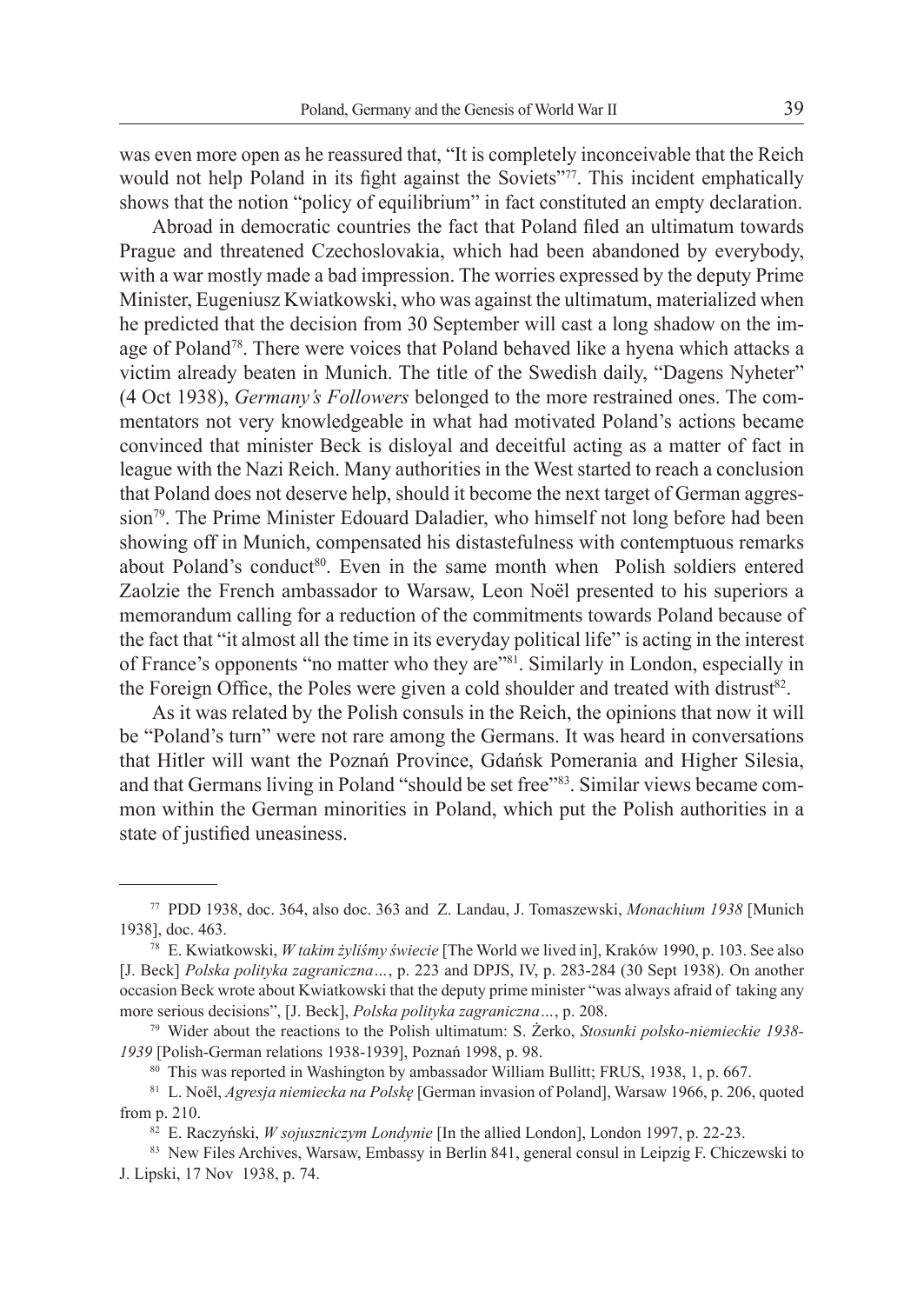Some German diplomats of the old Conservative-Nationalist school were reaching the same conclusions. The German diplomats who were unaware of Hitler's plans, started to deliberate whether Berlin should take advantage of the favourable circumstances and resort to some of the old revisionist issues. It was noted that if the Reich "took up the problem of the (Corridor) Poland could not count on any of its friends"84. Ernst von Weizsäcker in his memoirs expressed his conviction that nobody would rush with help for a discredited and isolated Poland, "the jackal of Munich"85. In the autumn of 1938 he decided that Germany should at last demand from the Polish government in Warsaw "being connected to Eastern Prussia" (the term "*Landbrücke nach Ostpreuβen*" is unclear) as well as permission for Gdańsk to be annexed to the Reich. Poland was to be reduced to the role of a buffer state between Germany and Russia. It was also the advice Weizsäcker gave to Ribbentrop in December 193886. As Weizsäcker told Admiral Canaris, Great Britain and France would remain neutral in the case of a Polish-German conflict<sup>87</sup>. In a similar vein, the German ambassador to London, Herbert von Dirksen argued that since the Sudeten crisis Warsaw has made itself unpopular on the Thames and that the British do take into consideration that the Reich will demand from Poland at least Gdańsk and the "Polish Corridor"88. Nonetheless, Hitler had different plans concerning Poland.

#### German attempts to attract Poland as its ally

For Hitler the motives to depart from the so far anti-Polish policy of Berlin were initially of a tactical nature. As he admitted in the autumn of 1938 in a closed meeting for German journalists, "Circumstances made me talk about peace for many years"89. First, the *Führer* wanted to lead his regime through "the risky phase" that is while Germany was still weak, then he wanted to gain time, strengthen his rule, arm the Reich, weaken the French network of alliances by planting a wedge between France and Poland, sabotage all the attempts to create an anti-German coalition, mislead and disorientate potential opponents. In his speeches and diplomatic notes he invariably would assure about his alleged exclusively peaceful intentions. The Polish-German declaration was to be proof that he was ready to seek agreement even when conflict would seem invincible<sup>90</sup>.

<sup>84</sup> R. Spitzy, *So haben wir das Reich verspielt. Bekenntnisse eines Illegalen*, München-Wien 1986, p. 324. 85 Earlier versions of Weizsäcker's memoires, according to: R. A. Blasius, *Für Groβdeutschland* 

*<sup>–</sup> gegen den groβen Krieg. Staatssekretär Ernst Frhr. von Weizsäcker in den Krisen um die Tschechoslowakei und Polen 1938/39*, Köln – Wien 1981, p. 75-76.

<sup>86</sup> L. E. Hill (Hrsg.), *Die Weizsäcker-Papiere 1933-1950*, Frankfurt a.M.-Berlin-Wien 1974, p. 150. Not much in: E. von Weizsäcker, *Erinnerungen*, München-Leipzig-Freiburg i. Br. 1950, p. 212.

<sup>87</sup> H. Groscurth, *Tagebücher eines Abwehroffiziers 1938-1940*, Stuttgart 1970, p. 159.

<sup>88</sup> ADAP, D, IV, doc. 287. 89 H. von Kotze, H. Krausnick (Hrsg.), *Es spricht der Führer*, Gütersloh 1966, p. 269.

<sup>90</sup> See S. Żerko, *Niemiecka polityka zagraniczna 1933-1939*, Poznań 2005, chapter II,p. 59.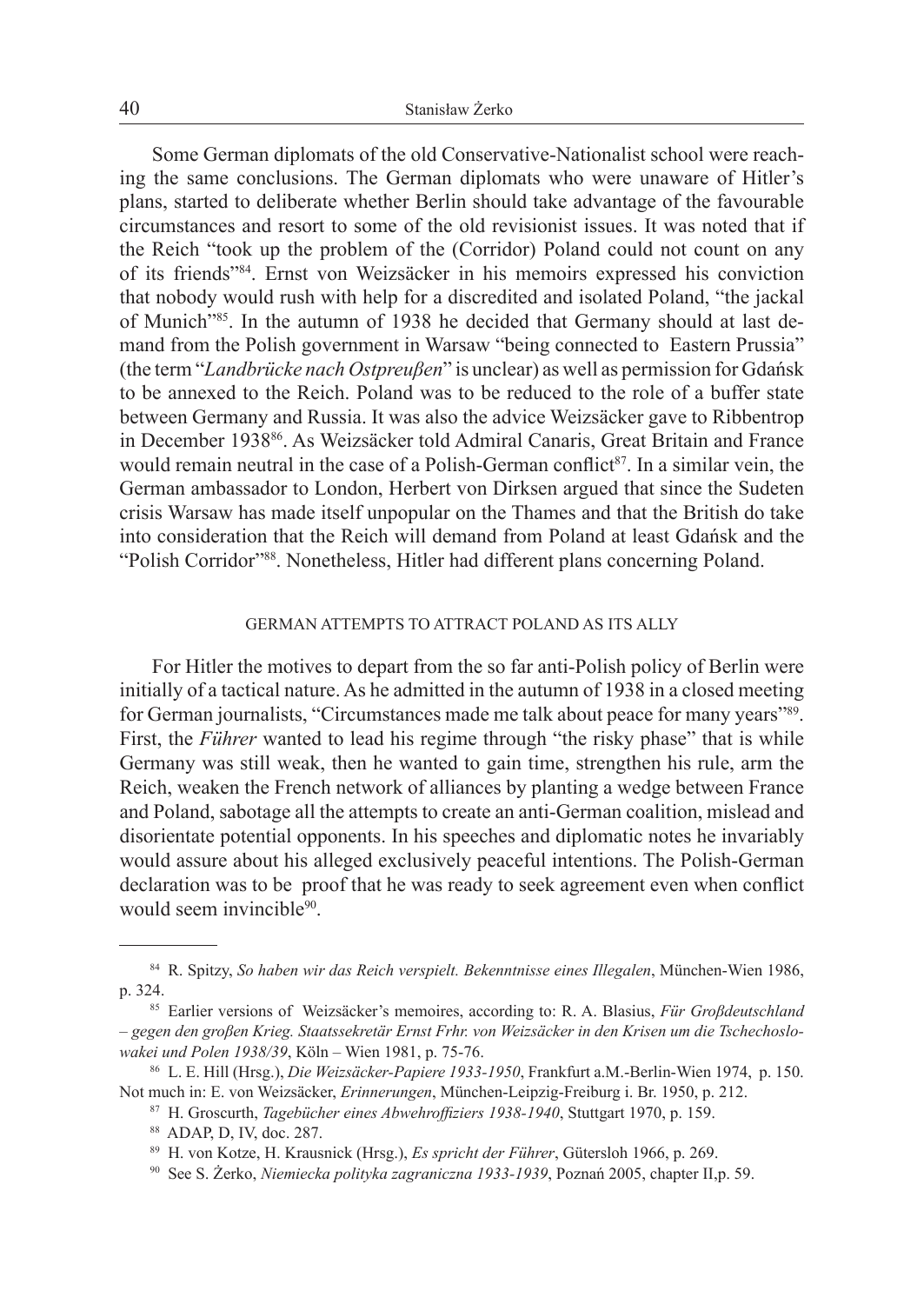Soon however, the Nazi dictator decided that a tactical alliance with the eastern neighbour could be transformed into a more permanent bond. He somehow came to the conclusion that perhaps it would be possible to find for Poland a place in the future "German Europe". Poland dividing Germany from the USSR had at its disposal a sizeable military potential. Also the genuine recognition that Hitler and some other Nazi dignitaries had towards Piłsudski, the conqueror of the Red Army in 1920, played a significant part in Hitler's calculations. Additionally, the fact that the political system introduced by Piłsudski departed from the principles of parliamentary democracy, which Hitler despised, was of considerable importance. Since 1933 in almost every conversation with Polish diplomats, the chancellor referred to the Soviet threat and talked about Poland's significant role in the east<sup>91</sup>.

Soon intensive efforts were made to win over Poland as an ally. Hermann Göring, who was entrusted by Hitler to take care of relations with Poland, played a chief role in these endeavours<sup>92</sup>. Starting in February 1935, his regular hunting expeditions to the Białowieża Forest provided him with ample opportunities to present the German offer without mincing his words. Already during his first visit to Poland he "went far in his offer and suggested a division of interest zones concerning Russian matters"<sup>93</sup>. When however, the Nazi dignitary took up this issue while speaking to Piłsudski, the Marshal dismissed the topic and explained that the Polish Republic intends to conduct a policy of caution with the USSR<sup>94</sup>. Notwithstanding, Göring continued his efforts in the following years. In February 1936 a Polish high-ranking official in the Foreign Ministry summed up the reasoning of the German guests during another of Göring's visits to Poland in the following way, "Poland should go against the Soviets in an alliance with the Germans"<sup>95</sup>. On another occasion the Nazi dignitary said to his Polish interlocutor that in the face of aggressive plans of the Kremlin "Poland and Germany will have to join forces whether they will or will not want to (…). In any way there is a great future before Poland and Germany since the centrifugal tendencies in Russia are gaining strength"<sup>96</sup>. In February 1937 in an extensive speech he was trying to convince Rydz-Śmigły about the need to align Polish and German politics"97, and in November he made a casual comment that "The Baltic is not

<sup>91</sup> More details in: S. Żerko, *Stosunki polsko-niemieckie…*, p. 33.

<sup>92</sup> A wider account of these activities of the Nazi dignitary in: S. Martens, *Hermann Göring: "Erster Paladin des Führers" und "Zweiter mann im Reich"*, Paderborn 1985; A. Kube*, Pour le mérite und Hakenkreuz. Hermann Göring im Dritten Reich*, München 1987.

<sup>93</sup> The Polish Institute and General Sikorski Museum, London, A.11 E/144, A committee appointed in relation with the results of the war campaign of 1939, doc. 6, testimony by J. Lipski from 6 Mar 1941, p. 24l; also DPJS, I, p. 225and 230.

<sup>94</sup> More in: S. Żerko, *Stosunki polsko-niemieckie…*, p. 43.

<sup>95</sup> DPJS, II, p. 93 (23 Feb 1936).

<sup>96</sup> Ibidem, p. 261 (12 Aug 1936).

<sup>97</sup> Ibidem, III, doc. 7 (note by Szembek, corrected by Lipski, from the conversation between Göring-Śmigły 16 Feb 1937).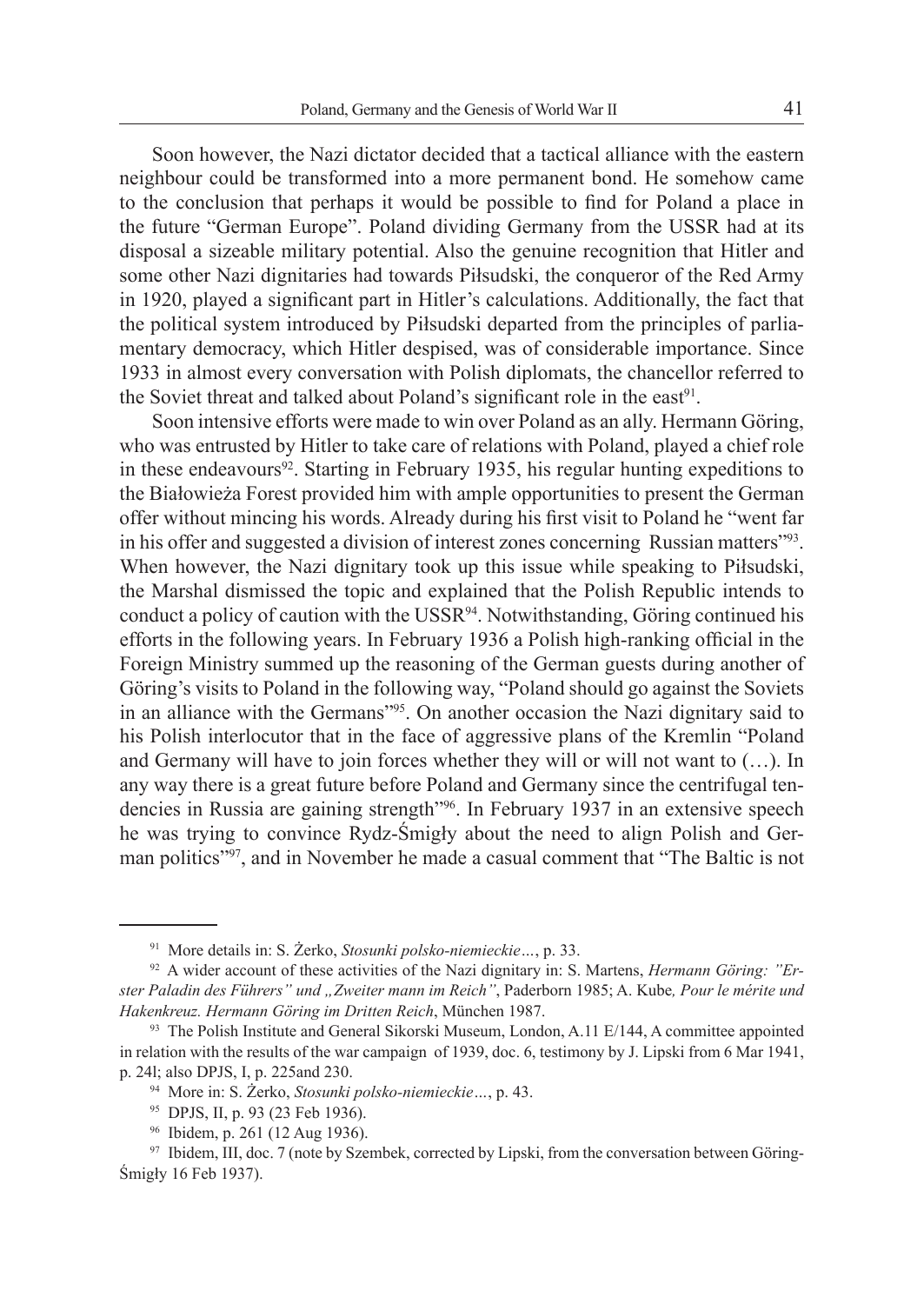enough for Poland" as it should have "a window onto the Black Sea"<sup>98</sup>. It was then that the international press wrote intensely about rumours that the Polish Republic might possibly join the Anti-Comintern Pact. On 9 November 1937 minister Beck felt obliged to instruct the Polish embassies and diplomatic missions that Poland had not received any propositions to join the pact, and in any way Warsaw would not join the Anti-Comintern Pact because of its "specific location as a neighbour country of the USSR, and its principal stance against blocks"99. The same statement was repeated three days later in a communiqué released by the Polish Political Information agency with an additional mention of the need to maintain "the policy of equilibrium between the two neighbour countries"100. Nevertheless, the effects of the above *dementi* were of limited appeal and the rumours of Poland's possible accession to the Anti-Comintern Pact did not cease.

Also other Nazi dignitaries were involved in trying to draw Poland closer, like for example Joseph Goebbels was convinced, as he wrote in his private diary, that "the axis Berlin-London-Rome-Warsaw would be something not to throw away"<sup>101</sup>, or the future general governor, Hans Frank. The latter in early 1936 was trying to convince his hosts in Warsaw that "Poland and Germany going hand in hand constitute a power which will be difficult to resist in Europe; a block consisting of a compound mass of 100 million people"<sup>102</sup>. Attempts to attract the Polish side were also joined, among others by Joachim von Ribbentrop, relatively early well before he became the head of Hitler's diplomacy. He said to deputy-minister Szembek, who was staying in Berlin on the occasion of the Olympic Games, that both nations "must come together" and the present then relaxation in Polish-German relations is only the beginning because Poland and Germany will together achieve "far greater things". In view of these tasks all quarrels from the past should take second place $103$ . Ribbentrop made similar comments a short while later when talking to ambassador Raczyński in London.

Yet, the German public and a decisive majority of the conservative elites did not willingly accept the new policy towards Poland. Also, many leaders of the German minority in Poland did not hide their disappointment as they complained that Berlin left the compatriots stranded behind the eastern border. The new political course was accepted with clenched teeth in the German Foreign Office dominated by the advocates of the traditional anti-Polish attitude, and it was not infrequently sabotaged in various ways. Still the analysis of the *Auswärtiges Amt* revealed a more sober estimate of the Polish Republic's foreign policy. Hence, in the material prepared for

<sup>98</sup> Ibidem, p. 163-164 (4 Nov 1937).

<sup>99</sup> Ibidem, appendix 69.

<sup>100</sup> Ibidem, appendix 70.

<sup>101</sup> E. Frohlich (Hrsg), *Die Tagebücher von Joseph Goebbels*, Bd. III, p. 4 (note from 4 Jan 1937).

<sup>102</sup> DTJS, II, p. 82 (12 Feb 1936).

<sup>&</sup>lt;sup>103</sup> Ibidem, notes from 8, 12and 14 Aug 1936 (Ribbentrop talked to Szembek three times on that occasion).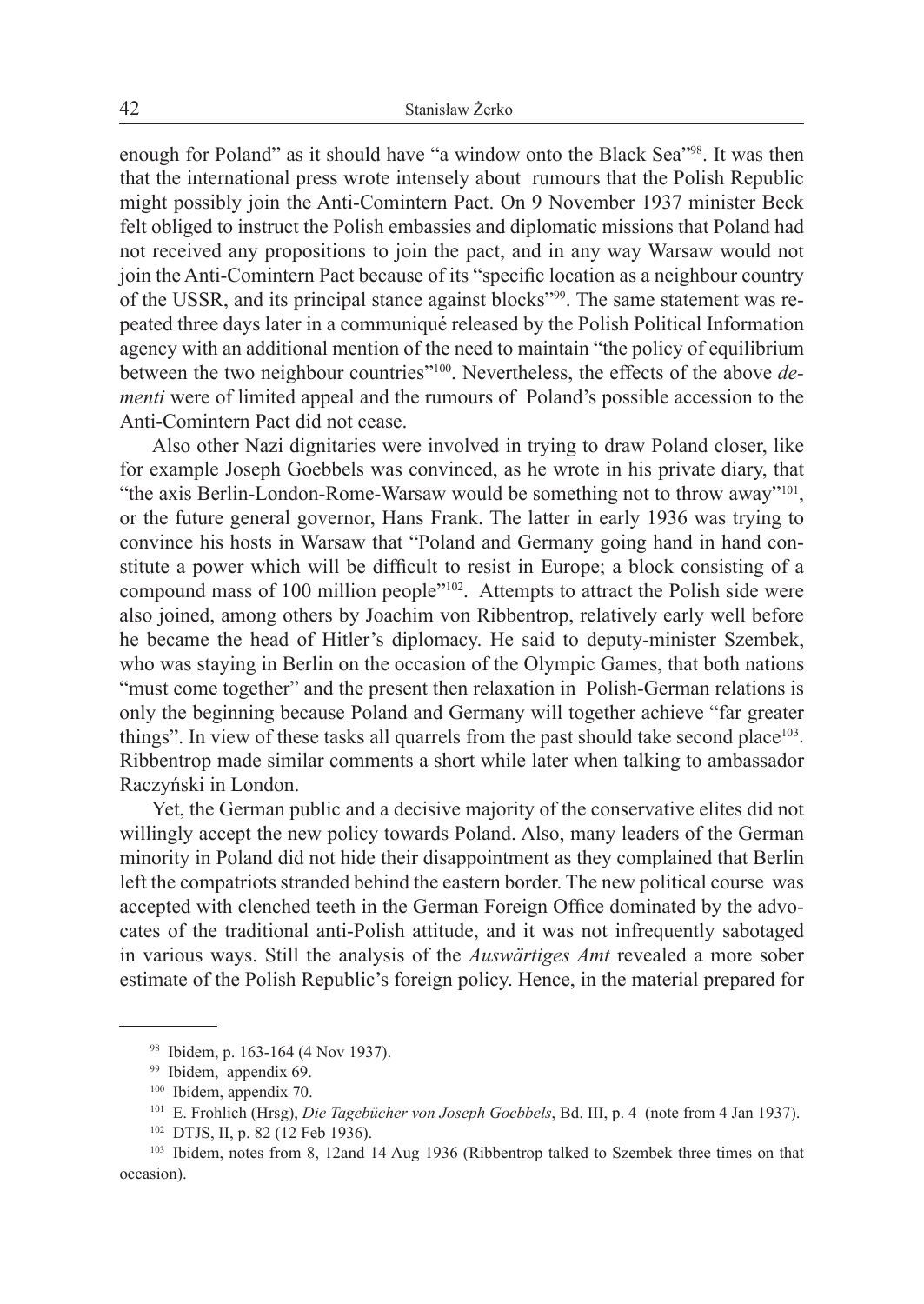minister Neurath dated 11 January 1938, it was aptly noted that the Polish-French alliance remains the cornerstone of Polish foreign policy<sup>104</sup>. Anyway, also ambassador von Moltke, an advocate of good neighbourly relations between Warsaw and Berlin warned against drawing overoptimistic conclusions from an analysis of Polish political moves.

It is quite characteristic that the German dignitaries while repeating their attempts to recruit Poland would now and then imply the need to revise the *status quo* along the Polish-German border. Hitler also talked about it, for example to Lipski on 22 May 1935. He then reassured that although Germany does need "living space", *Lebensraum* is not to be found in Poland. One could only infer that the chancellor meant USSR territory. Immediately Hitler added that he had a certain idea which could be implemented in about 15 years time, namely a special German railway line and a motorway across the Gdańsk Pomerania<sup>105</sup>. This was not a novel idea and it had appeared in previous years. Also, in the following period the German side would return to this project (for example, Göring in the autumn of 1936 in a conversation with Lipski, in February 1937 in a conversation with Rydz-Śmigły, and first of all Hitler once more in his conversation with Lipski on 20 September 1938)<sup>106</sup>.

The Polish side treated the advances made by Germany either with gentle refusal or at the most in an evasive way. Warsaw tried to maintain the best possible relations with Germany but without making a bond with the Reich. The Polish leadership almost by instinct felt that an alliance with Berlin would mean degrading the Polish Republic to the rank of a vassal of the Third Reich. Still the top priority was to obtain proper guarantees from France while at the same time creating appropriate circumstances for a closer relationship with Great Britain. Yet, abandoning the "Line of 26 January" would seem irresponsible in view of the dominant appeasement tendencies towards Germany in the policy conducted in Paris and especially in London

In the meantime however, the German dictator finally decided that Great Britain would not give him a free hand in the east. He was no longer satisfied by the policy of appeasement on the part of the western powers. As early as during the Sudeten crisis he was ready to risk a war with the western powers if they had decided to come with help should the Reich have attacked Czechoslovakia. Hitler believed that a military confrontation in the west was unavoidable. It would be difficult to think about implementing his major objective, which was building a German empire on the debris of the USSR, without having eliminated France and having isolated Great Britain. Indeed, before *the Wehrmacht* could set out east the Germans should secure the rear. Thus, the Anti-Comintern Pact was being perceived not only as a bloc with a blow aimed at the Soviet Union but as an alliance of countries ready to wage a war against Great Britain and France.

<sup>104</sup> ADAP, D, V, doc. 25.

<sup>105</sup> *Diplomat in Berlin*, doc. 44.

<sup>106</sup> S. Żerko, *Stosunki polsko-niemieckie…*, p. 45.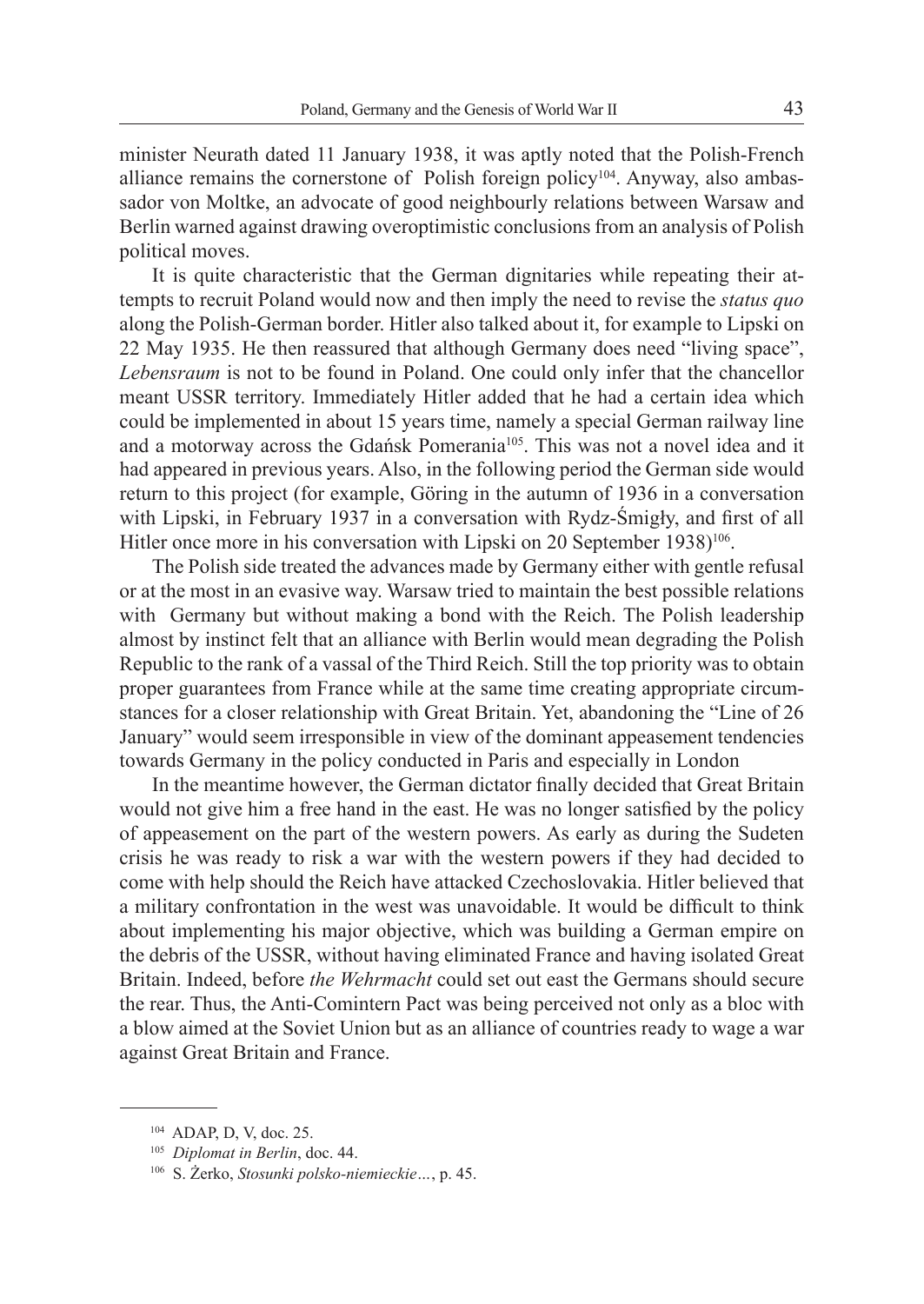For that matter while earlier on Hitler saw in Poland an ally during his attack on the USSR then, that is in the autumn of 1938 he "wanted" Poland to play a different part. The Polish divisions would first secure the Reich during its attack on the western powers, and the attack on the Soviet Union was supposed to come after France had been beaten. In any way, first it was essential to urge the Polish leaders to unequivocally declare themselves on the German side.

On 16 March 1938 during a conversation with Lipski, Göring "came up with a direct offer of Polish-German military cooperation against Russia". The ambassador made a note in his records that the offer was much more detailed than the proposals put forward earlier on<sup>107</sup>. On the last day of March Joachim von Ribbentrop, the then new foreign minister of the Reich, was encouraging Lipski to establish "wider cooperation" between Poland and Germany in the Anti-Comintern spirit. At the time Ribbentrop asked Lipski to treat his proposal as informal<sup>108</sup>. On 10 August Göring repeated his arguments to Lipski aimed at closer cooperation between Poland and Germany in the anti-Soviet spirit<sup>109</sup>. On the night of 27 and 28 of September Ribbentrop repeated to Lipski his offer of a permanent alliance with Poland within the Anti-Comintern Pact but this time he insisted that Lipski should inform minister Beck about the German suggestion $110$ .

After the Polish campaign concerning Zaolzie Hitler and his paladins did not skimp on complements for Warsaw. On 1 October Göring in his telephone conversation with ambassador Lipski assessed the Polish move as "an incredibly bold operation carried out in an excellent style". On the same day Ribbentrop said to Lipski that "the chancellor during his breakfast spoke to his entourage with great esteem about Polish politics". Beck was informed by a Polish diplomat from Berlin that "our move was regarded there as an expression of great power and independent thinking, which constitutes the most certain guarantee of our good relations with the Reich's government" (sic!)<sup>111</sup>. The Polish-German discrepancies concerning the new demarcation line were quickly overcome because the Reich handed over to Poland the right to a key railway junction in Bohumin.

The Polish ambassador was invited for 24 October to Berchtesgaden where Ribbentrop was staying. The German minister was well prepared for the meeting and he conducted it very skillfully. He spoke in superlatives about the Polish stance during the Sudeten crisis. Among others he referred to Hitler's words: "The Poles are a brave folk. Piłsudski would be proud of them". Lipski almost immediately presented the real reason for his visit which was obtaining German support for the cause of adjoining the Sub-Carpathian Ruthenia to Hungary. Ribbentrop went on pretending

<sup>107</sup> *Diplomat in Berlin*, p. 353-354.

<sup>108</sup> PDD 1938, doc. 74; ADAP, D, V, doc. 34; DPJS, IV, p. 119 (4 Apr 1938).

<sup>109</sup> PDD1938, doc. 176.

<sup>&</sup>lt;sup>110</sup> The report of the Polish ambassador concerning this topic of the conversation is said to have been lost; the historian has access only to a note Lipski made later: *Diplomat in Berlin*, p. 427.

<sup>111</sup> PDD 1938, doc. 364.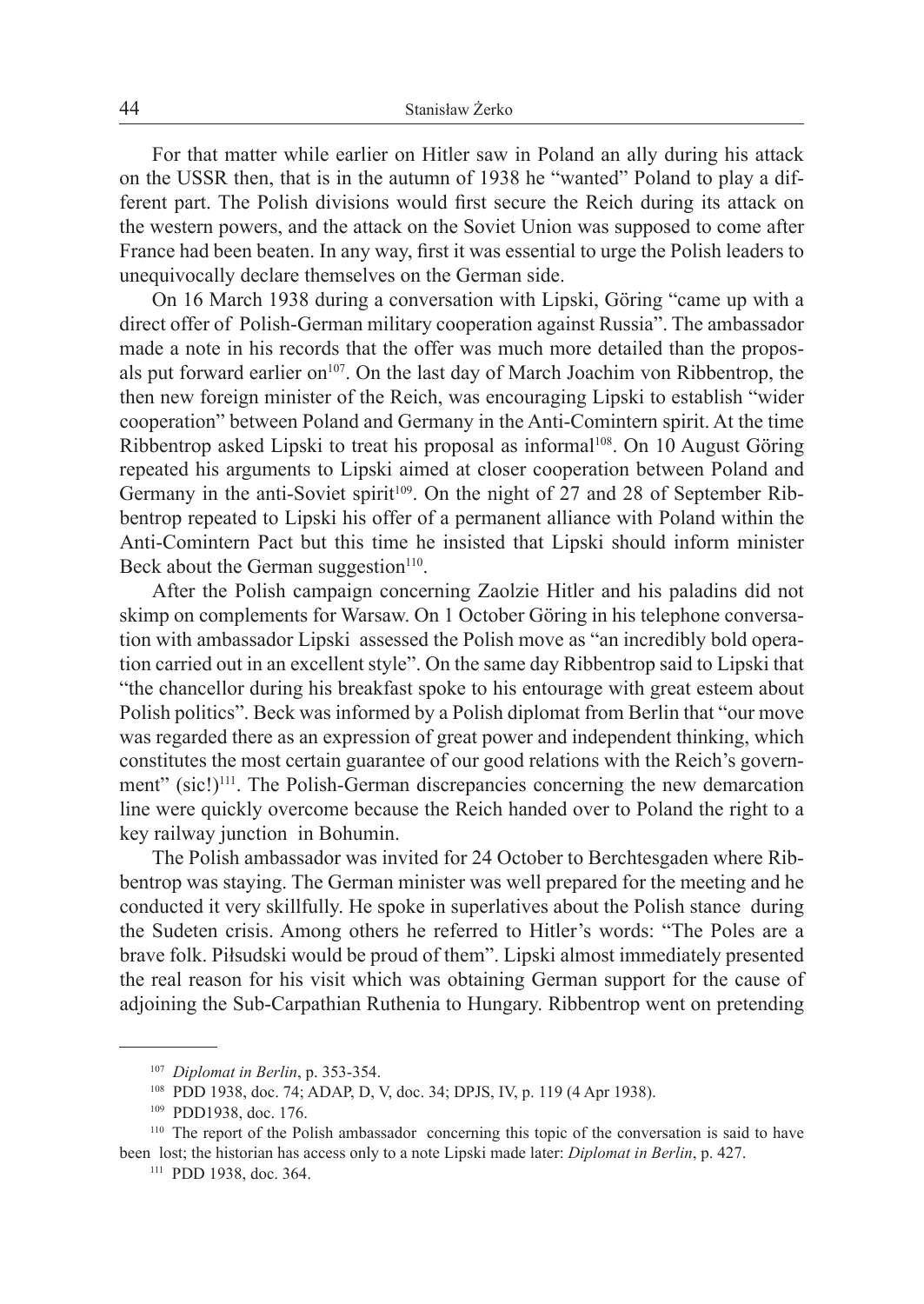that the plans of creating a common Polish-Hungarian border were something new to him and was evasive towards the matter, exaggerated potential obstacles and being straightforward he took up the issue which was meant to dominate the entire conversation. He stressed that "now the time has come to cleanse the relations between Germany and Poland from all existing problems" and this would be "the crowning achievement of the creation that Marshall Piłsudski and the *Führer* had started". Thus, he proposed a "general regulation" of Polish-German relations. First of all, the problem of Gdańsk needed to be "solved" by incorporating it into the Reich. An extraterritorial Autobahn belonging to Germany and a railway connection to East Prussia was supposed to be built across the Gdańsk Pomerania. The joint border would receive a guarantee of being permanent and the Polish-German Non-Aggression Pact from 1934 would be extended for a further 10 to 25 years. However, it was the two last points on Ribbentrop's list that were the most important.

Not only was Warsaw to join the Anti-Comintern Pact but it also had to accept an additional consultation clause appended to the treaty from 1934 which would oblige Poland to negotiate its foreign policy with Berlin. Ribbentrop noted that he did not expect an immediate answer and asked Beck to carefully consider his proposal. More or less twenty minutes later the German minister called in Lipski again and added that "if the global regulation in the relations between Germany and Poland is achieved" then also in the case of Sub-Carpathian Ruthenia "a beneficial agreement could be achieved<sup>"112</sup>. The German proposals unambiguously aimed at making Poland the Reich's satellite, although the demands concerning Gdańsk and the Autobahn were not in themselves exorbitant.

When deeply alarmed Lipski reported in person the subject matter of the conversation to Beck, he did not attach much importance to the German proposals. At a meeting called by the minister on 4 November with a small group of staff he did not mention a word about them. He assessed the Polish position in optimistic terms and when talking about relations with Germany he was joking that "lions are not so fierce when you live closer with them". He maintained that Poland's position is beneficial ("politically we are at a good point"). He still remained impressed by the "success" achieved at the expense of Czechoslovakia and kept on saying that "it was possible to get more from the Czechs without much resistance. The weakness of that country was beyond our expectations"<sup>113</sup>. It would be difficult to find a better example of being disorientated, careless and overestimating the role of one's own country.

Beck gave orders to reply to Berlin in a polite manner nevertheless refusing their offer. The Polish minister believed that he would be able to continue his policy of balancing between Germany and the western powers, and that the Reich will come to terms with the Polish refusal also this time. He seemed to have paid less attention to

<sup>&</sup>lt;sup>112</sup> Quotations based on the Polish document: PDD 1938, doc. German version: ADAP, D, V, doc. 81.

<sup>113</sup> DPJS, IV, p. 357, 358.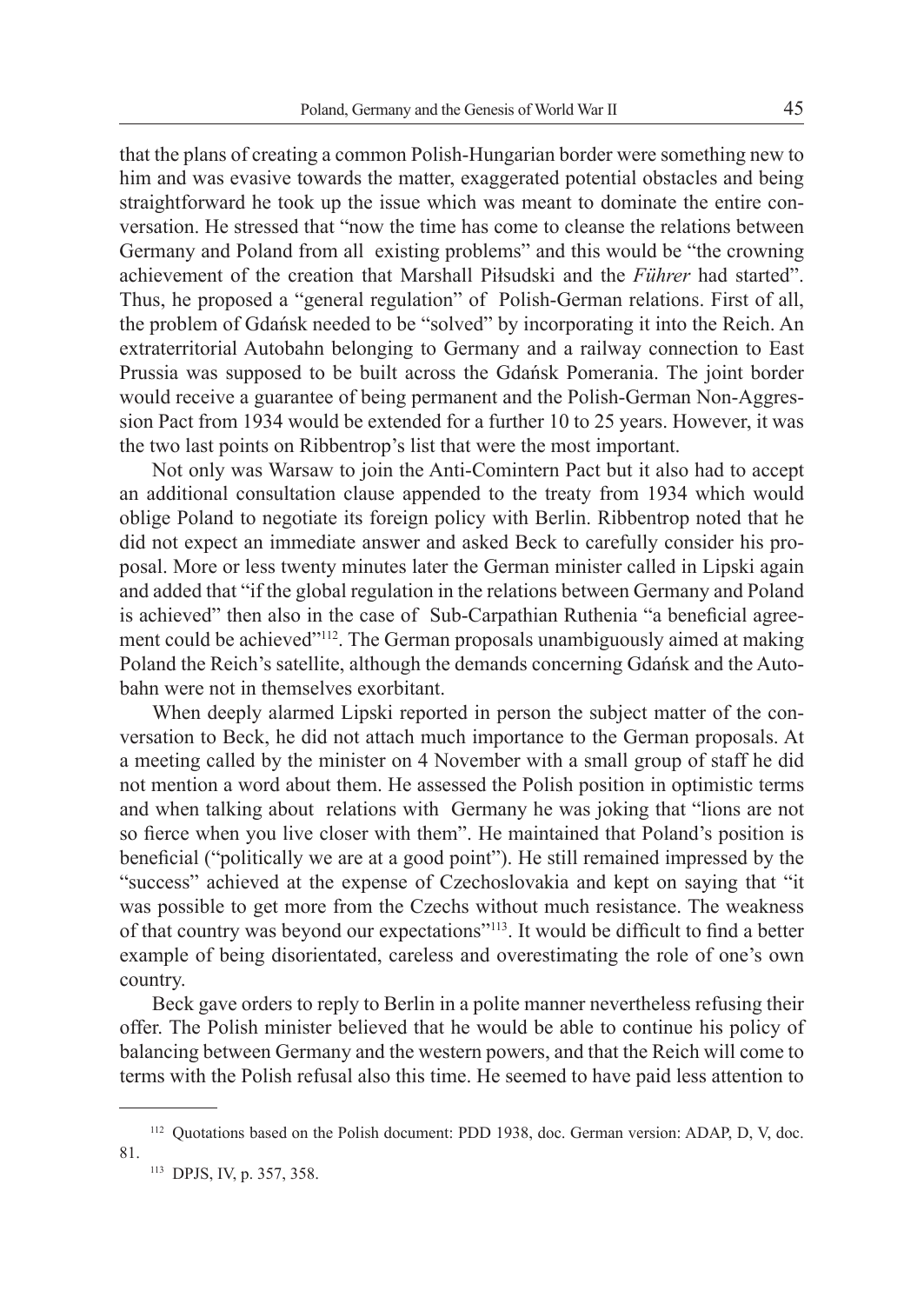the emerging prospect of confrontation with Germany than to the issue of Sub-Carpathian Ruthenia. Incorporating this tiny country into Hungary would not only get rid of the "Ukrainian Piedmont" but it was first of all to be a stage in implementing a completely unrealistic conception of a "Third Europe", that is a grouping of medium and smaller countries in Central and South-East Europe independent of Germany. Anyway, Beck considered the proposal from 24 October to be a scheme plotted by Ribbentrop. However, on 5 January 1939 during a meeting with the *Führer* in Berchtesgaden Beck was to realize himself that things were different than he had thought, and that it was Hitler himself who was behind the proposal. The chancellor made an effort to maintain a friendly tone in the conversation, but on the following day Ribbentrop was much more aggressive. Beck who had previously deluded himself that in the face of the Polish refusal Germany would not insist on the October proposals was then put straight.

As soon as the minister had returned to Warsaw, a consultation meeting was convened in a narrow group of top statesmen including president Mościcki and marshal Rydz-Śmigły. The leaders of the Polish state unanimously agreed that accepting the German offer (it needs to be reminded that it was still not a demand but a proposal) will inevitably take the Polish Republic "onto an inclined plane resulting in a loss of independence and assuming a role of Germany's vassal"<sup>114</sup>. The Polish side did allow a margin of concessions concerning the issue of Gdańsk and access via "the Corridor" and expressed the willingness to seek a compromise but on the other hand an attempt was going to be made to strengthen relations with France and Great Britain. On 25 January 1939 (on the eve of the  $5<sup>th</sup>$  anniversary of signing the Non-Aggression Pact) minister Ribbentrop was received in Warsaw with the utmost courtesy. The guest and the hosts were outdoing one another in their assurance of the will to maintain friendly relations. However, when Ribbentrop returned to the German proposal he practically did not achieve anything. Beck even warned Ribbentrop against being overoptimistic when relating the course of the Warsaw talks to Hitler<sup>115</sup>. Nevertheless, both sides cared about evading crisis. Other dignitaries of Hitler were coming to Warsaw (among others Hans Frank in December 1938 and Heinrich Himmler in the February of the following year). All the signs were there that the "Line of 26 January" was still being observed. The Polish refusal, after all not the first one, did not seem to be synonymous with breaking relations between Warsaw and Berlin.

It can be assumed that Hitler still counted on making Poland join the coalition headed by Germany. Following a note made by one of his aide-de-camps on 18 February 1939, the chancellor did no longer exclude resorting "if necessary to other than diplomatic means"<sup>116</sup>. A few days later Hitler revealed in confidence that he intended to send a strong group of *Kriegsmarine* to Gdańsk making in this way a demonstra-

<sup>114</sup> [J. Beck], *Polska polityka zagraniczna*..., p. 240.

<sup>115</sup> S. Żerko, *Stosunki polsko-niemieckie 1938-1939*, chapters II and III.

<sup>116</sup> H. von Kotze (Hrsg.), *Heeresadjutant bei Hitler 1938-1943. Aufzeichnungen des Majors Engel*, Stuttgart 1974, p. 45.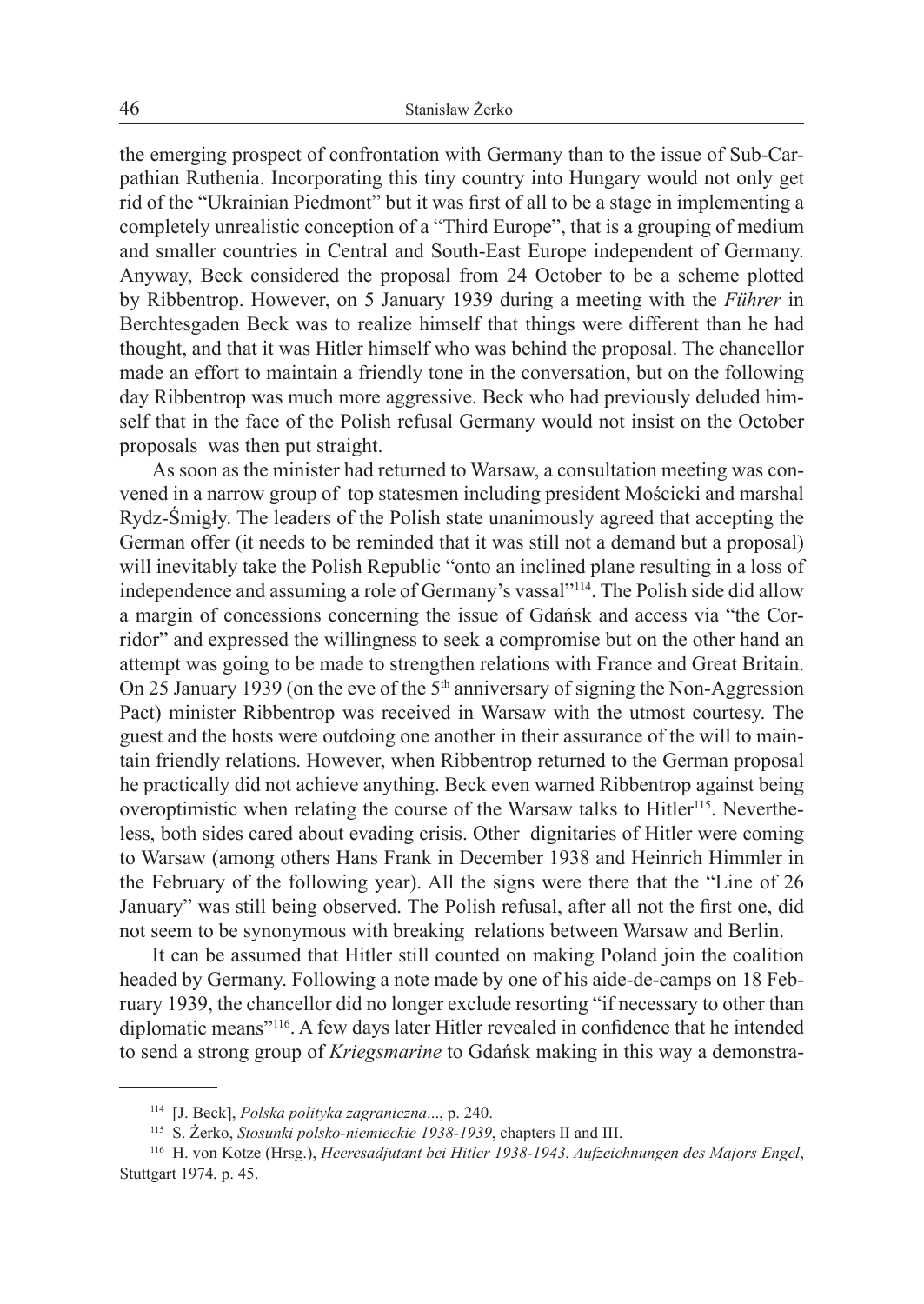tion of power (which however did not take place)<sup>117</sup>. Ribbentrop made the last attempt to convince the Polish in the second half of March 1939 after the final breakup of the Czechoslovakian state and the establishment of the Protectorate of Czech and Moravia. The reply passed on from Beck by ambassador Lipski on 26 March 1939 did not leave any room for delusion. "The Poles will remain our enemies" were the *Führer's* words noted down by Goebbels<sup>118</sup>. When a few days later on 31 March 1939 Prime Minister Neville Chamberlain announced in the House of Commons the British guarantees for Poland, Hitler had no doubts that Poland will remain a country connected with the western powers in the political and military sense. In early April orders were given to start preparations to attack Poland.

#### The rationale behind the Polish decision

The decision made by the highest political authorities of the Polish Republic to turn down the *Führer's* magnanimous offer was made at the beginning of January 1939, that is before Great Britain expressed readiness to issue a guarantee of independence for Poland. The participants of the meeting in the Royal Castle were aware of the seriousness of the situation but they undoubtedly counted on overcoming the emerging crisis with diplomatic means.

When several weeks later the *Wehrmacht* army entered Prague the advocates of the appeasement were discredited and international opinion was alarmed as to the real objectives of Nazi Germany, the position of Poland appeared to have been strengthened. It needs to be remembered that the final refusal which was handed over by ambassador Lipski to Ribbentrop on 26 March 1939 took place in a radically changed situation. Although in effect of the German occupation of Czech and Moravia Poland became entrapped also from the south, its political position was clearly strengthened. Additionally, the British-French guarantees obtained by Poland five days later were evaluated as a great asset on the Polish side. Finally, the circumstances were there to stop the expansion of the Nazi Reich. It seemed that the Polish leadership in its contest with Berlin was at last holding a good hand of cards.

We know that it was not an easy decision to make at least for Beck; the minister of foreign affairs was very much aware of the risk he was burdened with<sup>119</sup>. Undoubtedly when taking the decision the Polish military potential was vastly overestimated and the military power of Germany was underestimated. It might be that the decision was made with awareness that any closer cooperation with the Reich, than what was until then determined by the "Line of 26 January", would not be accepted by the thoroughly anti-German Polish public, and the generals were mostly very distrust-

<sup>117</sup> ADAP, D, VI, doc. 361, footnote 1.

<sup>118</sup> E. Fröhlich (Hrsg.), *Die Tagebücher von Joseph Goebbels…*, Bd. III, p. 584 (note from 28 Mar 1939).

<sup>&</sup>lt;sup>119</sup> PDD 1939, doc. 275.